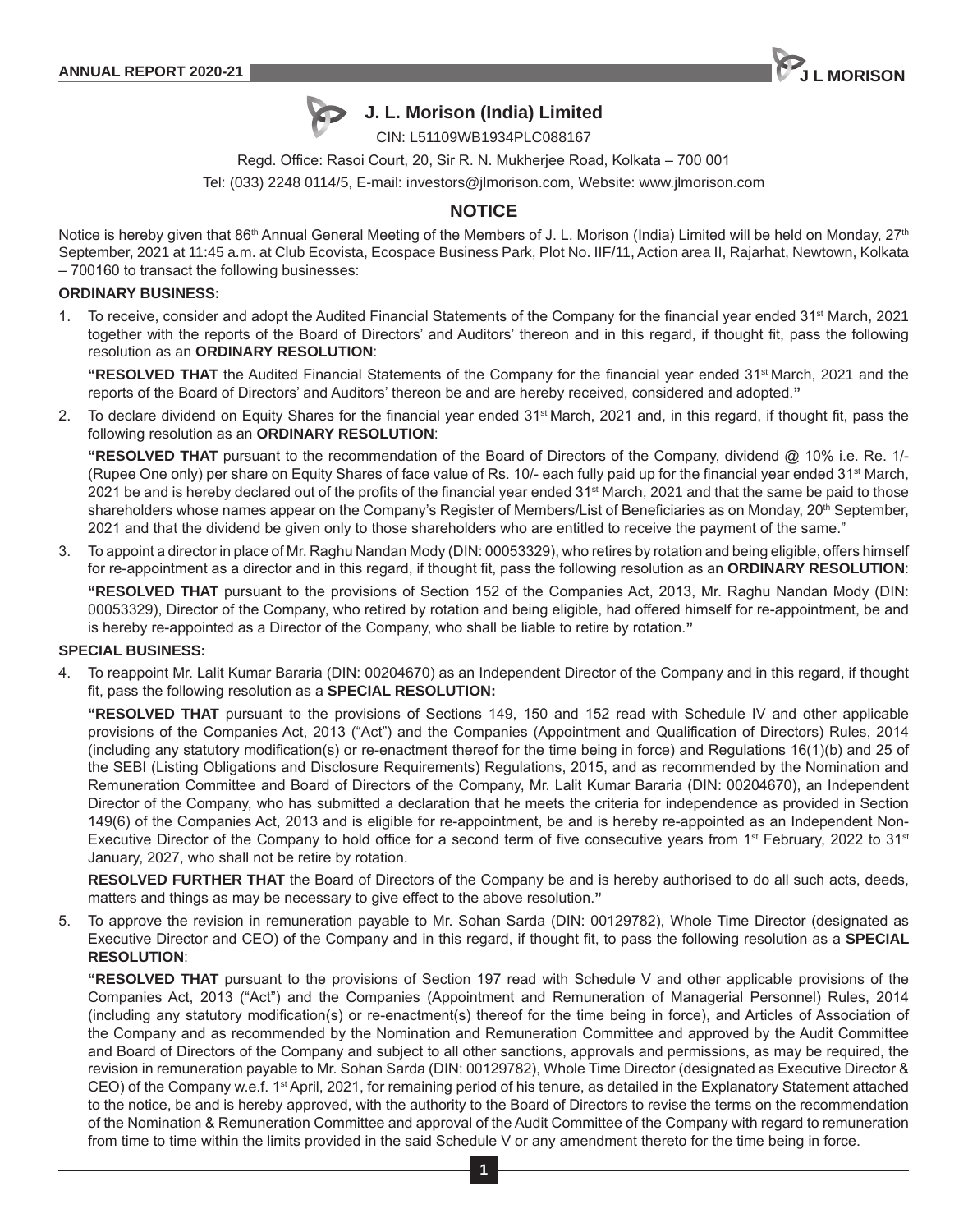

**RESOLVED FURTHER THAT** in the event of absence or inadequacy of profits in any financial year during the currency of tenure of service of Mr. Sohan Sarda as Whole Time Director (designated as Executive Director and CEO) of the Company, the payment of salary, perquisites and other allowances as approved by this resolution shall be payable as minimum remuneration in the respective financial year(s) to him.

**RESOLVED FURTHER THAT** the Board of Directors of the Company be and is hereby authorised to do all such acts, deeds, matters and things as it may, in its absolute discretion deem necessary, proper or desirable and to settle any questions, difficulties and/or doubts that may arise in this regard in order to implement and give effect to the foregoing resolution."

6. To approve Related Party Transactions with Rasoi Limited and in this regard, if thought fit, to pass the following resolution as an **ORDINARY RESOLUTION**:

**"RESOLVED THAT** in continuation to the earlier resolution(s) passed in this regard from time to time and pursuant to the provisions of Section 188(1) and all other applicable provisions of the Companies Act, 2013 ('Act') read with Companies (Meetings of Board and its Powers) Rules, 2014 and Regulation 23 of the SEBI (Listing Obligations and Disclosure Requirements) Regulations, 2015 ('Listing Regulations'), (including any statutory modification(s) or re-enactment(s) thereof, for the time being in force) and as approved by the Audit Committee and Board of Directors of the Company, the consent of the Members of the Company be and is hereby accorded to enter into contract(s)/arrangement(s)/ transaction(s) with Rasoi Ltd., a related party, for purchase and sale of goods / materials; giving or taking properties on lease and availing or rendering various services, on such terms and conditions as may be mutually agreed upon between the Company and Rasoi Ltd., provided that total amount of such transactions put together shall not exceed Rs. 40,00,00,000/- (Rupees Forty Crores only) in any financial year, for a period of 10 years with effect from 1<sup>st</sup> October, 2021 to 30<sup>th</sup> September, 2031.

**RESOLVED FURTHER THAT** the Board of Directors of the Company be and is hereby authorised to take all such steps as may be necessary to execute such documents, deeds, agreements, writings, papers and/ or agreements as may be required and to do all such acts, deeds, matters and things, as it may in its absolute discretion, deem fit, necessary or appropriate for giving effect to this resolution."

> **By Order of the Board of Directors For J. L. Morison (India) Limited**

Place: Mumbai **Sonal Naik** Date: 30th August, 2021 **Company Secretary & Compliance Officer**

## **Registered Office:**

Rasoi Court, 20, Sir R.N. Mukherjee Road, Kolkata – 700 001

## **NOTES:**

1. **A MEMBER ENTITLED TO ATTEND AND VOTE AT THE MEETING IS ENTITLED TO APPOINT ONE OR MORE PROXIES TO ATTEND AND VOTE IN CASE OF POLL ONLY, ON HIS/HER BEHALF AND THE PROXY NEED NOT BE A MEMBER OF THE COMPANY. THE PROXY FORMS, IN ORDER TO BE VALID, SHOULD BE DULY COMPLETED, STAMPED AND SIGNED AND MUST BE LODGED AT THE REGISTERED OFFICE OF THE COMPANY NOT LESS THAN 48 HOURS BEFORE THE COMMENCEMENT OF THE MEETING.**

Further, a person can act as proxy on behalf of members not exceeding fifty and holding in the aggregate not more than ten percent of the total share capital of the Company carrying voting rights provided that a member holding more than ten percent of the total share capital of the Company carrying voting rights may appoint a single person as proxy and such person shall not act as proxy for any other person or member.

- 2. The Statement pursuant to Section 102 of the Companies Act, 2013, in respect of special businesses is annexed hereto and forms part of the Notice.
- 3. Members/proxies are requested to bring Attendance slip along with their copy of Annual Report to the Meeting.
- 4. Members who hold shares in dematerialized form are requested to bring their client ID and DP-ID for easier identification of attendance at the meeting.
- 5. In case of joint holders attending the Meeting, only such joint holder who is higher in order of names will be entitled to vote.
- 6. Corporate members are requested to send duly certified copy of the Board Resolution pursuant to Section 113 of the Companies Act, 2013 authorizing their representative to attend and vote at the Annual General Meeting (including through remote e-voting).
- 7. Route-map of the venue of the 86<sup>th</sup> Annual General Meeting of the Company is provided in the Annual Report for the convenience of the members.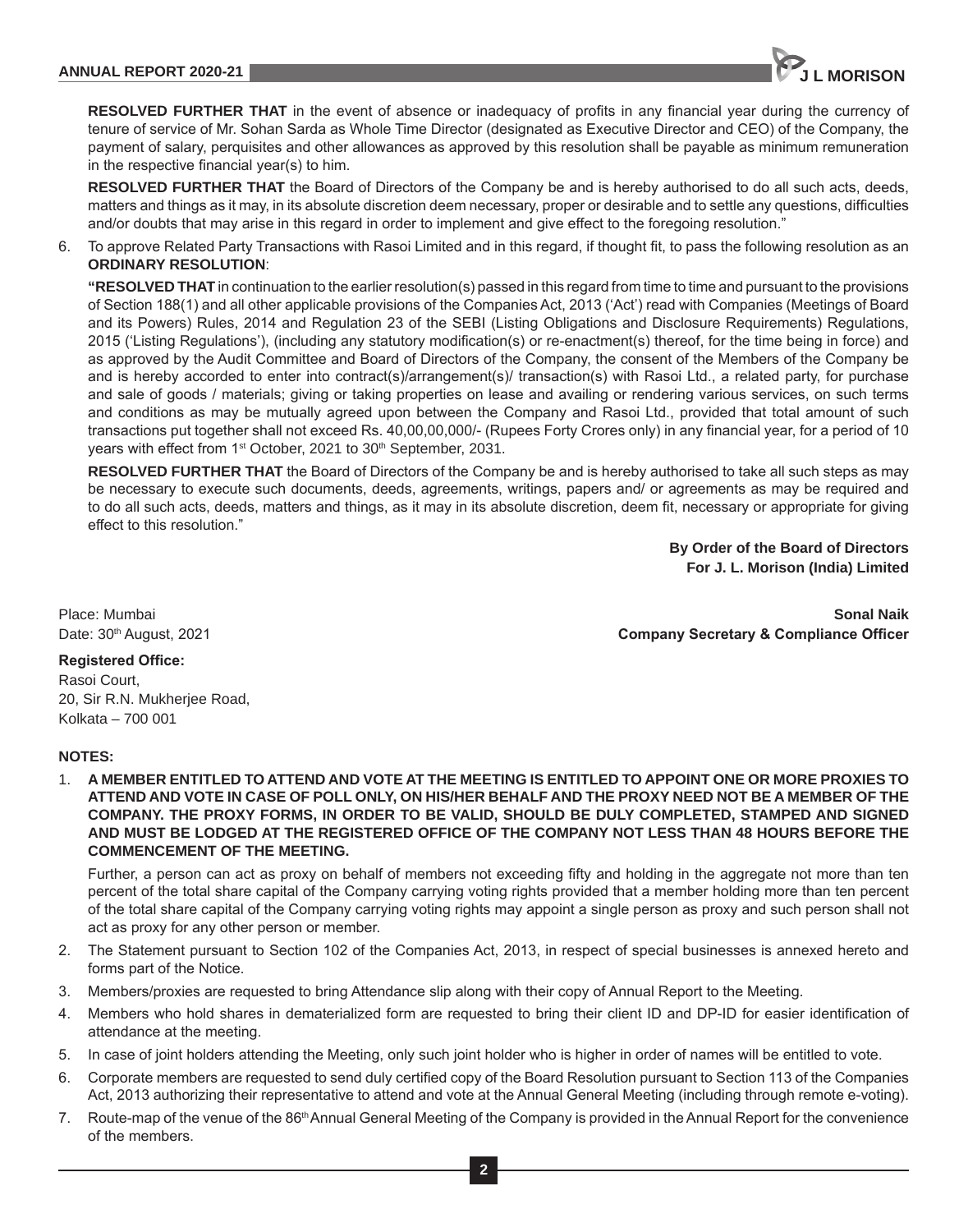

- 8. Members attending Annual General Meeting at the venue are required to take proper precautions for attending the meeting, such as wearing of masks, hand gloves, maintaining of social distancing, proper hand washing and sanitization, etc., considering COVID-19 pandemic situation.
- 9. Relevant documents referred to in accompanying Notice and the Statement pursuant to Section 102 of the Companies Act, 2013 are open for inspection by the members at the Registered Office of the Company on all working days, except Saturdays, during business hours up to the date of the ensuing Annual General Meeting.
- 10. Brief resume of directors proposed to be appointed/reappointed or whose remuneration is proposed to be approved at the ensuing Annual General Meeting in terms of Regulations 26(4) and 36(3) of SEBI (Listing Obligations and Disclosure Requirements) Regulations, 2015 and the Secretarial Standard-2 on General Meetings, is annexed to the Notice.
- 11. Pursuant to the provisions of Section 91 of the Companies Act, 2013 and Regulation 42 of SEBI (Listing Obligations and Disclosure Requirements) Regulations, 2015, the Register of Members and the Share Transfer Books of the Company will remain closed from Tuesday, 21<sup>st</sup> September, 2021 to Monday, 27<sup>th</sup> September, 2021 (both days inclusive) for determining the name of members eligible for dividend on Equity Shares, if approved by the members at the ensuing 86<sup>th</sup> Annual General Meeting.
- 12. Members holding shares in identical order of names in more than one folio are requested to write to the Company/Registrar and Share Transfer Agents (RTA) enclosing their Share Certificates to enable the Company to consolidate their holdings in one folio for better services.
- 13. Members holding shares in physical form are requested to notify immediately any change in their address or bank mandates to the Company/Registrar and Share Transfer Agents quoting their Folio Number. Members holding shares in the demat form may update such details with their respective Depository Participants.
- 14. The Company has transferred the unpaid or unclaimed dividend declared upto financial year 2012-13 from time to time, to the Investor Education and Protection Fund (IEPF) established by the Central Government. The unclaimed dividend in respect of the financial year ended 31<sup>st</sup> March, 2014 is due for transfer to the IEPF in the month of October, 2021. The Shareholders whose dividend remained unclaimed for the financial year 2013-14 and for subsequent financial years are requested to claim it immediately from the Company. The Company has uploaded the details of unpaid and unclaimed dividend amounts lying with the Company as on 31st March, 2021 under "Investor Relations" section on the website of the Company at www.jlmorison.com The said details have also been uploaded on the website of the Ministry of Corporate Affairs and the same can be accessed through the link: www.mca.gov.in and on the website of IEPF viz. www.iepf.gov.in.

Attention of the members is drawn to the provisions of Section 124(6) of the Act which requires a company to transfer into DEMAT account of the IEPF Authority all shares in respect of which dividend has not been paid or claimed for 7 (seven) consecutive years or more.

In accordance with the aforesaid provisions of Section 124(6) of the Act read with the Investor Education and Protection Fund Authority (Accounting, Audit, Transfer and Refund) Rules, 2016, as amended, the Company has transferred 975 shares in respect of which dividend declared for the financial year 2012-13 or earlier financial years remained unpaid or unclaimed by the members for 7 (seven) consecutive years or more into the DEMAT account of the Investor Education and Protection Fund via corporate action through Central Depository Services (India) Limited. A member desirous to claim back his shares from IEPF Authority can do so by following prescribed procedure under the said Rules. The said details are available on the Company's website viz.www.jlmorison.com and are also available on the website of the Ministry of Corporate Affairs and the same can be accessed through the link: http://www.mca.gov.in/ and on the website of IEPF viz. http://www.iepf.gov.in

Further, the Company has initiated necessary action for transfer of all shares in respect of which dividend declared for the financial year 2013-14 has remained unpaid or unclaimed by the members for 7 (seven) consecutive years or more.

- 15. The Securities and Exchange Board of India (SEBI) has mandated the submission of Permanent Account Number (PAN) by every participant in securities market. Members holding shares in electronic form are therefore requested to submit their PAN to their Depository Participants with whom they are maintaining their demat accounts. Members holding shares in physical form can submit their PAN to the Company/RTA.
- 16. In terms of Regulation 40 of Listing Regulations, effective from 1<sup>st</sup> April, 2019, Company's shares can be transferred in dematerialized form only, except in case of request received for transmission or transposition of securities. Hence members, who hold shares in physical form, are requested to dematerialize their shares, so they can transfer their shares in future, if so desire. However, members can continue to hold shares in physical form.
- 17. Members are requested to forward their all communications to the RTA of the Company and are further requested to always quote their folio number/DP ID – Client ID in all correspondences.
- 18. Members holding shares in single name and physical form are advised to make nomination in respect of their shareholding in the Company.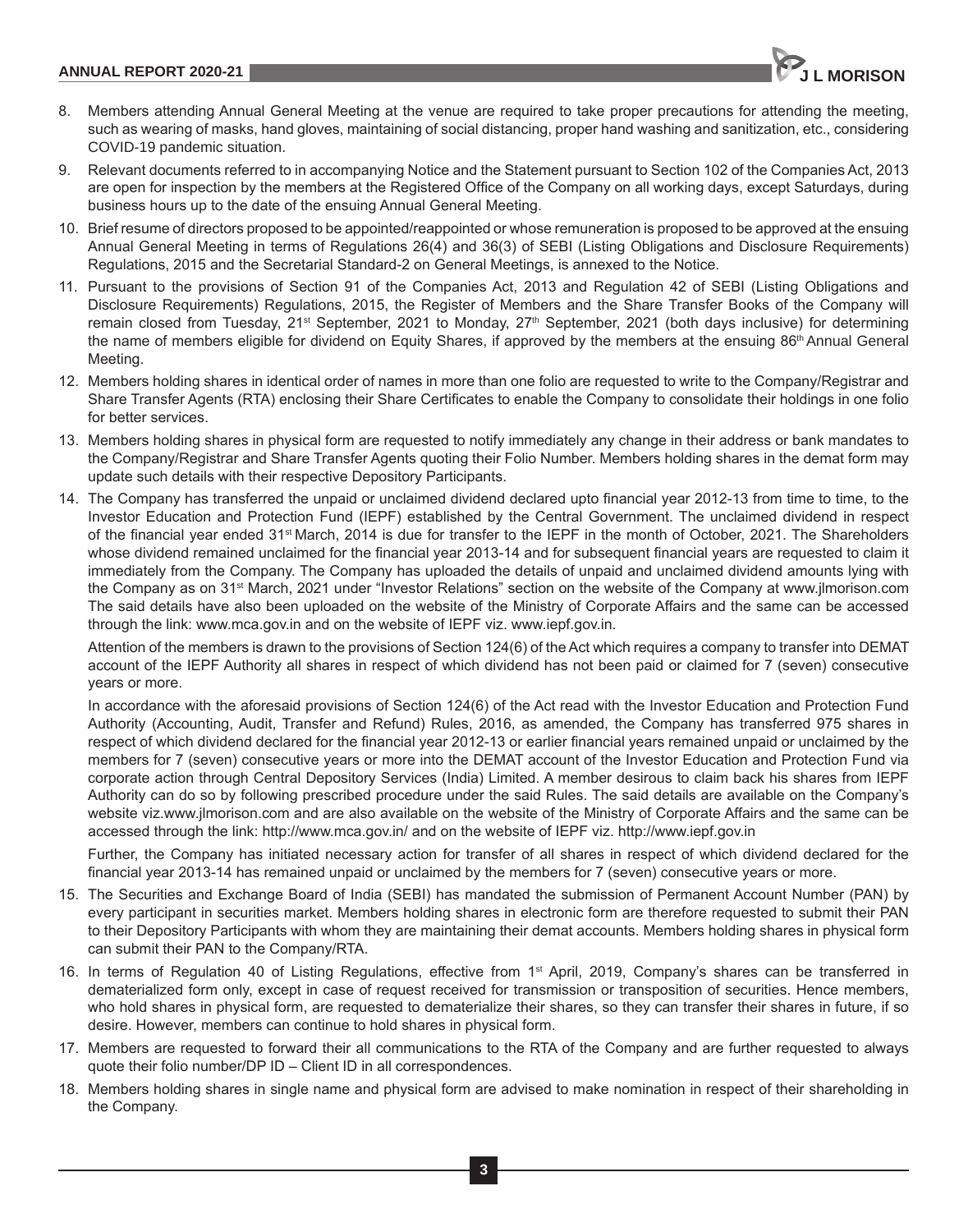

- 19. SEBI Listing Regulations in terms of Schedule I mandates to all listed companies to use the Reserve Bank of India's approved electronic mode of payment such as National Automated Clearing House (NACH), National Electronic Fund Transfer (NEFT), Real Time Gross Settlement (RTGS) for making payments like dividend to the shareholders. Accordingly, members who have not updated their bank account details and wish to avail such facility in future are requested to update their bank account details by furnishing requisite documents with the RTA of the Company.
- 20. The dividend on Equity Shares as recommended by the Board of Directors for the financial year ended 31<sup>st</sup> March, 2021, if approved by the members at the ensuing 86<sup>th</sup> Annual General Meeting, will be paid between 7<sup>th</sup> October, 2021 to 20<sup>th</sup> October, 2021 to those members whose names stand registered in the Register of Members as on Monday, 20<sup>th</sup> September, 2021 and in respect of the shares held in dematerialized form, the dividend will be paid to members whose names are furnished by National Securities Depository Limited (NSDL) and Central Depository Services (India) Limited (CDSL) as beneficial owners as on that date. In case the Company is unable to pay the dividend to any member by the electronic mode due to non-availability of the details of the bank account, the Company shall dispatch the dividend warrant/demand draft by other permitted mode. However, in case the Company is unable to dispatch the warrant/demand draft due to lockdown imposed on account of Covid - 19 pandemic or for any other unavoidable reasons, the same would be dispatched upon restoration of normalcy.
- 21. Members may note that the Income Tax Act, 1961, the ("IT Act") as amended by the Finance Act, 2020, mandates that dividends paid or distributed by a company after 1st April, 2020 shall be taxable in the hands of members. The Company shall therefore be required to deduct tax at source (TDS) at the time of making the payment of final dividend. In order to enable us to determine the appropriate TDS rate as applicable, members are requested to submit Form 15G/Form 15H or any other documents as applicable, if any, in accordance with the provisions of the IT Act.

For resident shareholders, taxes shall be deducted at source under Section 194 of the IT Act as follows-

| Members having valid PAN updated in the Company's Register of Members 10% or as notified by the Government of India |                                               |
|---------------------------------------------------------------------------------------------------------------------|-----------------------------------------------|
| Members not having PAN / Invalid PAN                                                                                | 20% or as notified by the Government of India |

However, no tax shall be deducted on the dividend payable to a resident individual (who has furnished their PAN details) if the total dividend to be received by him during the Financial Year 2021-22 does not exceed Rs. 5,000/-. However, where the PAN is not updated in Company/ RTA/ Depository Participant records or in case of an invalid PAN, the Company will deduct TDS u/s 194 without considering the exemption limit of Rs. 5,000/-. Further, no TDS would be deducted in cases where members have provided Form 15G / Form 15H (applicable to individuals aged 60 years or more), subject to conditions specified in the IT Act. Resident shareholders may also submit any other document as prescribed under the IT Act to claim a lower / Nil withholding tax. PAN is mandatory for members providing Form 15G / 15H or any other document as mentioned above.

For non-resident shareholders, taxes are required to be withheld in accordance with the provisions of Section 195 and other applicable sections of the IT Act, at the rates in force. The withholding tax shall be at the rate of 20% (plus applicable surcharge and cess) or as notified by the Government of India on the amount of dividend payable. However, as per Section 90 of the IT Act, non-resident shareholders have the option to be governed by the provisions of the Double Tax Avoidance Agreement (DTAA) between India and the country of tax residence of the member, if it is more beneficial to them. For this purpose i.e. to avail the benefits under the DTAA, non-resident shareholders will have to provide the following:

- Copy of the PAN card allotted by the Indian Income Tax authorities duly attested by the member or details as prescribed under rule 37BC of Income-tax Rules, 1962.
- Copy of Tax Residency Certificate (TRC) for the FY 2021-22 obtained from the revenue authorities of the country of tax residence, duly attested by the member
- Self-declaration in Form 10F
- Self-declaration by the member of having no permanent establishment in India in accordance with the applicable tax treaty
- Self-declaration of beneficial ownership by the non-resident member
- In case of Foreign Institutional Investors and Foreign Portfolio Investors, self-attested copy of the registration certificate issued by the Securities and Exchange Board of India
- Any other documents as prescribed under the IT Act for lower withholding of taxes if applicable, duly attested by the member

In case of Foreign Institutional Investors / Foreign Portfolio Investors, tax will be deducted under Section 196D of the IT Act @ 20% (plus applicable surcharge and cess). Please note that the Company is not obligated to apply the beneficial DTAA rates at the time of tax deduction/withholding on dividend amounts. Application of beneficial DTAA Rate shall depend upon the completeness and satisfactory review by the Company, of the documents submitted by Non-Resident member.

The aforementioned documents are required to be submitted by sending email at investor@jlmorison.com before 23.59 Hr. IST on 20<sup>th</sup> September, 2021.

22. To comply with the provisions of Section 88 of the Companies Act, 2013 read with Rule 3 of the Companies (Management and Administration) Rules, 2014, the Company is required to update its database by incorporating some additional details of its members.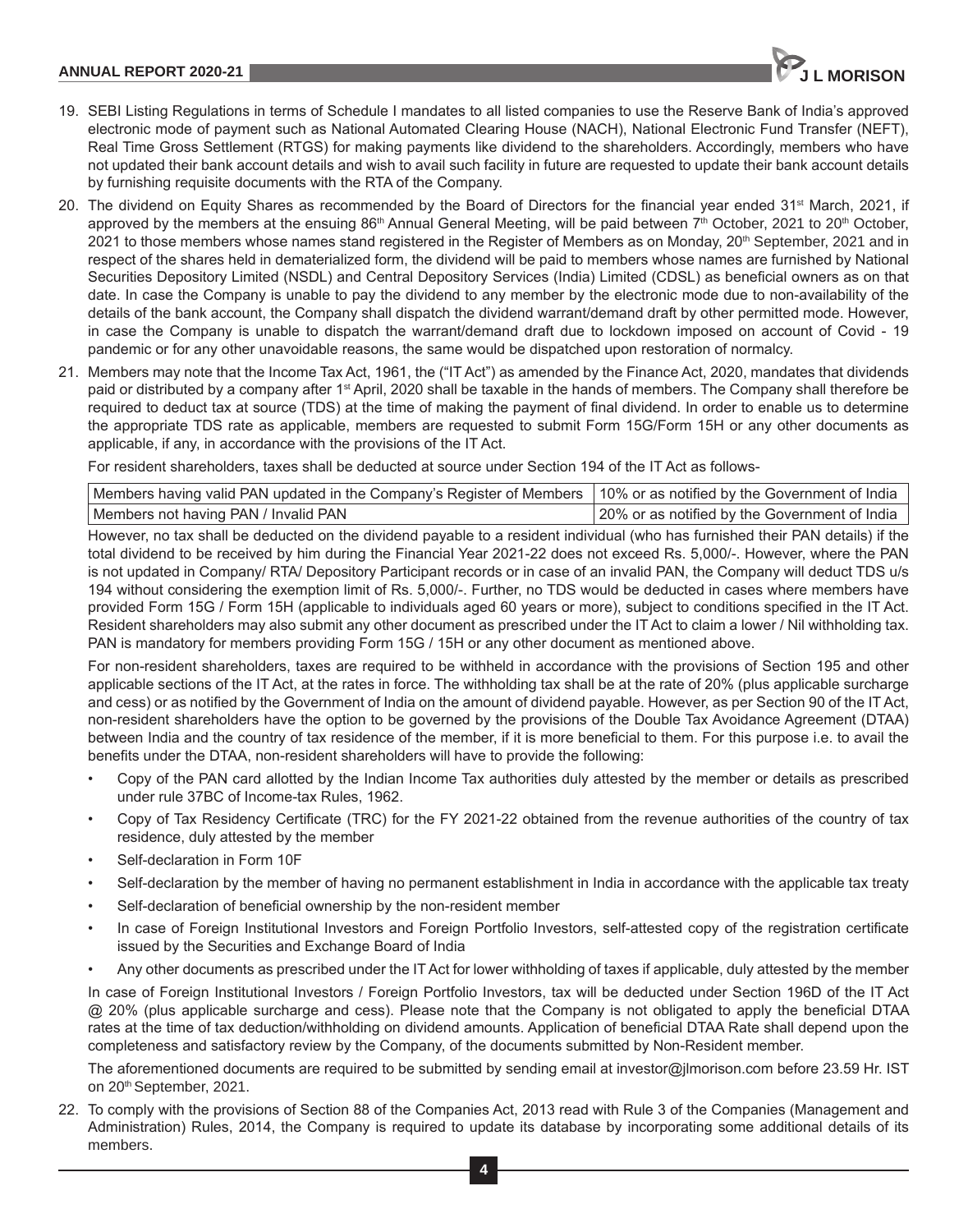Therefore, the members are requested to submit their e-mail ID and other details vide the e-mail updation form available on Company's website viz. www.jlmorison.com. The same could be done by filling up and signing at the appropriate place in the said form and by sending the same to the RTA. The e-mail ID provided shall be updated, subject to successful verification of your signatures as per records available with the RTA of the Company.

- 23. Non-Resident Indian members are requested to inform the Company's Registrar & Share Transfer Agents, immediately of any change in their residential status on return to India for permanent settlement, their bank account maintained in India with complete name, branch, account type, account number and address of the bank with pin code, if the details are not furnished earlier.
- 24. The Register of Directors and Key Managerial Personnel and their Shareholding maintained under Section 170 and Register of Contract or Arrangements in which Directors are interested maintained under Section 189 of the Companies Act, 2013 are open for inspection at the Registered Office of the Company during the office hours on all working days, except Saturdays between 11.00 a.m. and 1.00 p.m. upto the date of the 86<sup>th</sup> Annual General Meeting and will be open for inspection during the Annual General Meeting also.
- 25. The Notice of the 86th Annual General Meeting, along with Annual Report for the Financial year 2020-21 and instructions for e-voting, Attendance Slip and Proxy Form are being sent by electronic mode to all members whose email address are registered with the Company/Depository Participant(s) unless member has requested for hard copy of the same. For members who have not registered their email IDs, physical copies of the aforesaid documents are being sent through permitted mode.
- 26. Members may also note that the Notice and 86<sup>th</sup> Annual Report for the financial year ended 31<sup>st</sup> March, 2021 is also available on the website of the Company i.e. www.jlmorison.com, websites of the Stock Exchanges i.e. BSE Limited at www.bseindia.com and on the website of NSDL i.e. www.evoting.nsdl.com.
- 27. The shares of the Company are listed on BSE Limited. Listing fees for the financial year ending 31<sup>st</sup> March, 2022 has been paid to the stock exchange.
- 28. The cut-off date for the purpose of determining eligibility of members for voting (both remote e-voting and voting through polling papers at the AGM) in connection with the 86<sup>th</sup> Annual General Meeting and payment of final dividend for the financial year ended  $31<sup>st</sup>$  March, 2021 has been fixed as Monday, 20<sup>th</sup> September, 2021 (The 'cut-off date' wherever appears shall mean Monday, 20th September, 2021)
- 29. Information and other instructions relating to the e-voting:
	- (a) In compliance with provisions of Section 108 of the Companies Act, 2013 and Rule 20 of the Companies (Management and Administration) Rules, 2014, Regulation 44 of the SEBI (Listing Obligations and Disclosure Requirements) Regulations, 2015 and Secretarial Standards on General Meetings (SS-2) issued by the ICSI, the Company is pleased to provide members facility to exercise their right to vote on resolutions proposed to be passed at the 86<sup>th</sup> Annual General Meeting (AGM) by electronic means. The members may cast their votes using an electronic voting system from a place other than the venue of the meeting ('remote e-voting').
	- (b) The Company has engaged the services of National Securities Depository Limited (NSDL) as agency to provide e-voting facility.
	- (c) The facility for voting through polling papers shall be made available at the  $86<sup>th</sup>$  Annual General Meeting and the members attending the meeting, who have not cast their vote by remote e-voting shall be able to vote at the Meeting through polling papers.
	- (d) The members who have cast their vote by remote e-voting may also attend the Meeting, but shall not be entitled to cast their vote again.
	- (e) The remote e-voting shall commence on Friday,  $24<sup>th</sup>$  September, 2021 (9.00 a.m.) and ends on Sunday,  $26<sup>th</sup>$  September, 2021 (5.00 p.m.). The remote e-voting module shall be disabled by NSDL for voting thereafter. The Members, whose names appear in the Register of Members / Beneficial Owners as on the record date (cut-off date) i.e. Monday, 20<sup>th</sup> September, 2021, may cast their vote electronically. The voting rights of shareholders shall be in proportion to their share in the paid-up equity share capital of the Company as on the cut-off date. Once the vote on a resolution is cast by a shareholder, he /she shall not be allowed to change it subsequently.
	- (f) A person, whose name is recorded in the Register of Members maintained by the Registrar and Share Transfer Agent or in the Register of Beneficial Owners maintained by the depositories as on the cut-off date shall only be entitled to avail the facility of remote e-voting and voting at meeting through polling papers and the person who is not a member as on the cut-off date should treat this notice for information purpose only.
	- (g) The Board of Directors of the Company has appointed CS Mohan Ram Goenka, Practicing Company Secretary, (FCS No.: 4515/CP No.:2551) as a Scrutinizer to scrutinize the voting through remote e-voting process and polling papers at the AGM in a fair and transparent manner.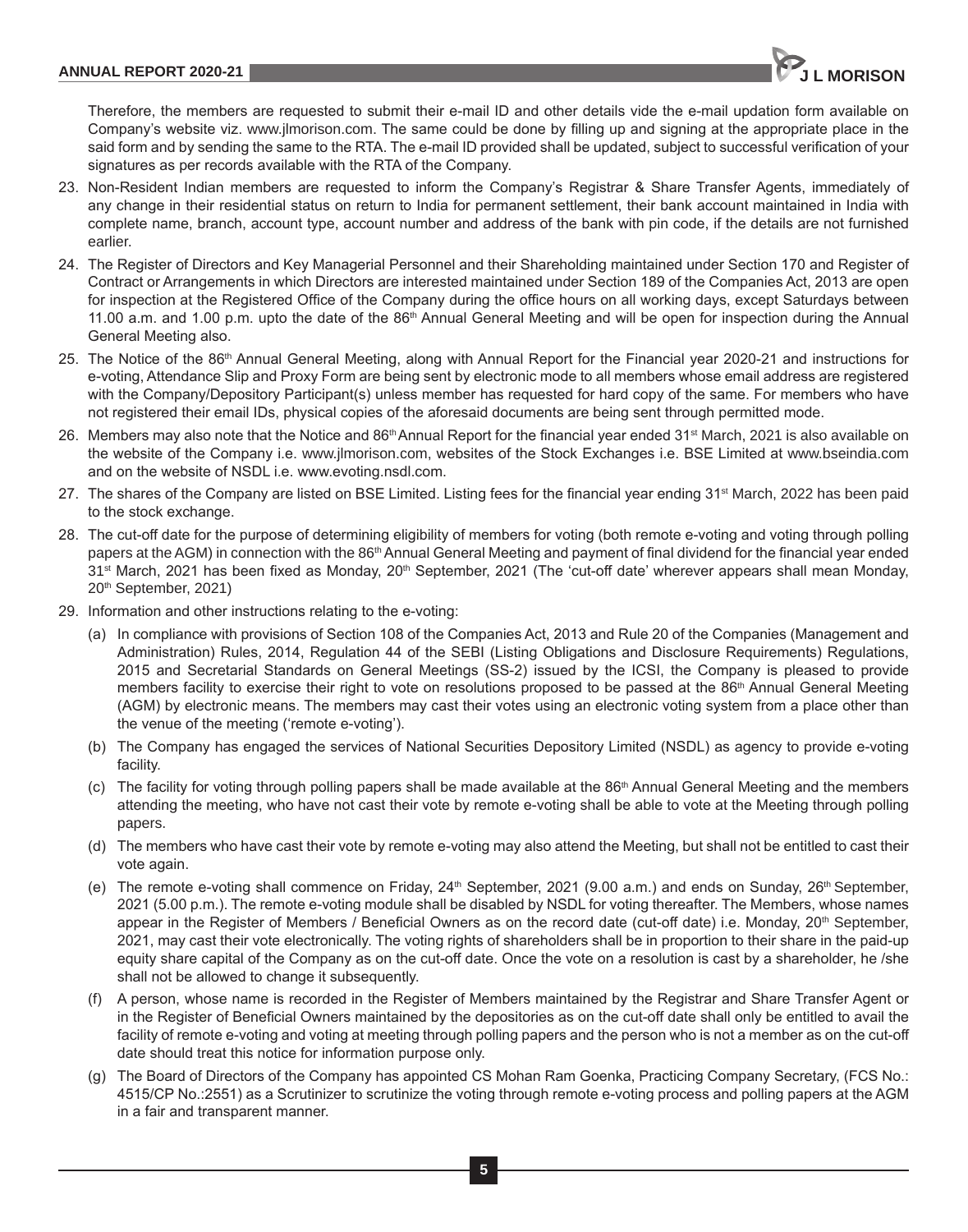- (h) Any person who acquires shares and become member of the Company after dispatch of the Notice of the Meeting and holding shares as on cut-off date, may obtain User ID and password by sending request at evoting@nsdl.co.in or contact to CB Management Services (P) Ltd., (RTA) at (033) 40116700. However, if the member is already registered with NSDL for remote e-voting then he can use his existing user ID and password for casting the vote through e-voting.
- (i) The Scrutinizer, after scrutinizing the votes cast at the meeting through polling papers and through remote e-voting will, not later than 2 working day of conclusion of the Meeting, make consolidated scrutinizer's report and submit the same to the Chairperson of the meeting or to such other person as may be authorized by the Chairperson who shall countersign the same and declare the result of the voting forthwith. The results declared along with consolidated scrutinizer's report shall be placed on the website of the Company www.jlmorison.com and on the website of the NSDL www.evoting.nsdl.com. The results shall simultaneously be communicated to the stock exchange.
- Subject to receipt of requisite number of votes, the Resolutions shall be deemed to be passed on the date of the Meeting i.e. Monday, 27<sup>th</sup> September, 2021.

### **The instructions for e-voting are as under: -**

The way to vote electronically on NSDL e-Voting system consists of "Two Steps" which are mentioned below:

Step 1: Access to NSDL e-Voting system at www.evoting.nsdl.com

Step 2: Cast your vote electronically on NSDL e-Voting system.

**Details on Step 1 is mentioned below:**

#### **A) Login method for e-Voting for Individual shareholders holding securities in demat mode :**

Pursuant to SEBI circular No. SEBI/HO/CFD/CMD/CIR/P/2020/242 dated 9th December, 2020 on "e-Voting facility provided by Listed Companies", e-voting process has been enabled to all the individual demat account holders, by way of single login credential, through their demat accounts / websites of Depositories / DPs in order to increase the efficiency of the voting process. Individual demat account holders would be able to cast their vote without having to register again with the e-Voting service provider (ESP) thereby not only facilitating seamless authentication but also ease and convenience of participating in e-Voting process. Shareholders are advised to update their mobile number and e-mail ID with their DPs in order to access e-Voting facility.

Login method for Individual shareholders holding securities in demat mode is given below:

| Type of shareholders                                                         | <b>Login Method</b>                                                                                                                                                                                                                                                                                                                                                                                                                                                                                                                                                                                                                                                                                                                                                                                                                                                                                                                                                                               |
|------------------------------------------------------------------------------|---------------------------------------------------------------------------------------------------------------------------------------------------------------------------------------------------------------------------------------------------------------------------------------------------------------------------------------------------------------------------------------------------------------------------------------------------------------------------------------------------------------------------------------------------------------------------------------------------------------------------------------------------------------------------------------------------------------------------------------------------------------------------------------------------------------------------------------------------------------------------------------------------------------------------------------------------------------------------------------------------|
| Individual<br>Shareholders holding<br>securities in demat<br>mode with NSDL. | Existing IDeAS user can visit the e-Services website of NSDL Viz. https://eservices.nsdl.com either<br>1.<br>on a Personal Computer or on a mobile. On the e-Services home page click on the "Beneficial<br><b>Owner</b> " icon under "Login" which is available under 'IDeAS' section, this will prompt you to<br>enter your existing User ID and Password. After successful authentication, you will be able to see<br>e-Voting services under Value added services. Click on "Access to e-Voting" under e-Voting<br>services and you will be able to see e-Voting page. Click on company name or e-Voting service<br>provider i.e. NSDL and you will be re-directed to e-Voting website of NSDL for casting your<br>vote during the remote e-Voting period. If you are not registered for IDeAS e-Services, option to<br>register is available at https://eservices.nsdl.com. Select "Register Online for IDeAS Portal" or<br>click at https://eservices.nsdl.com/SecureWeb/IdeasDirectReg.jsp |
|                                                                              | Visit the e-Voting website of NSDL. Open web browser by typing the following URL:<br>2.<br>https://www.evoting.nsdl.com/either on a Personal Computer or on a mobile. Once the home page<br>of e-Voting system is launched, click on the icon "Login" which is available under 'Shareholder/<br>Member' section. A new screen will open. You will have to enter your User ID (i.e. your sixteen<br>digit demat account number hold with NSDL), Password/OTP and a Verification Code as shown<br>on the screen. After successful authentication, you will be redirected to NSDL Depository site<br>wherein you can see e-Voting page. Click on company name or e-Voting service provider i.e.<br>NSDL and you will be redirected to e-Voting website of NSDL for casting your vote during the<br>remote e-Voting period.                                                                                                                                                                           |
|                                                                              | Shareholders/Members can also download NSDL Mobile App "NSDL Speede" facility by scanning<br>3.<br>the QR code mentioned below for seamless voting experience.<br><b>NSDL Mobile App is available on</b><br><b>Google Play</b><br><b>App Store</b>                                                                                                                                                                                                                                                                                                                                                                                                                                                                                                                                                                                                                                                                                                                                                |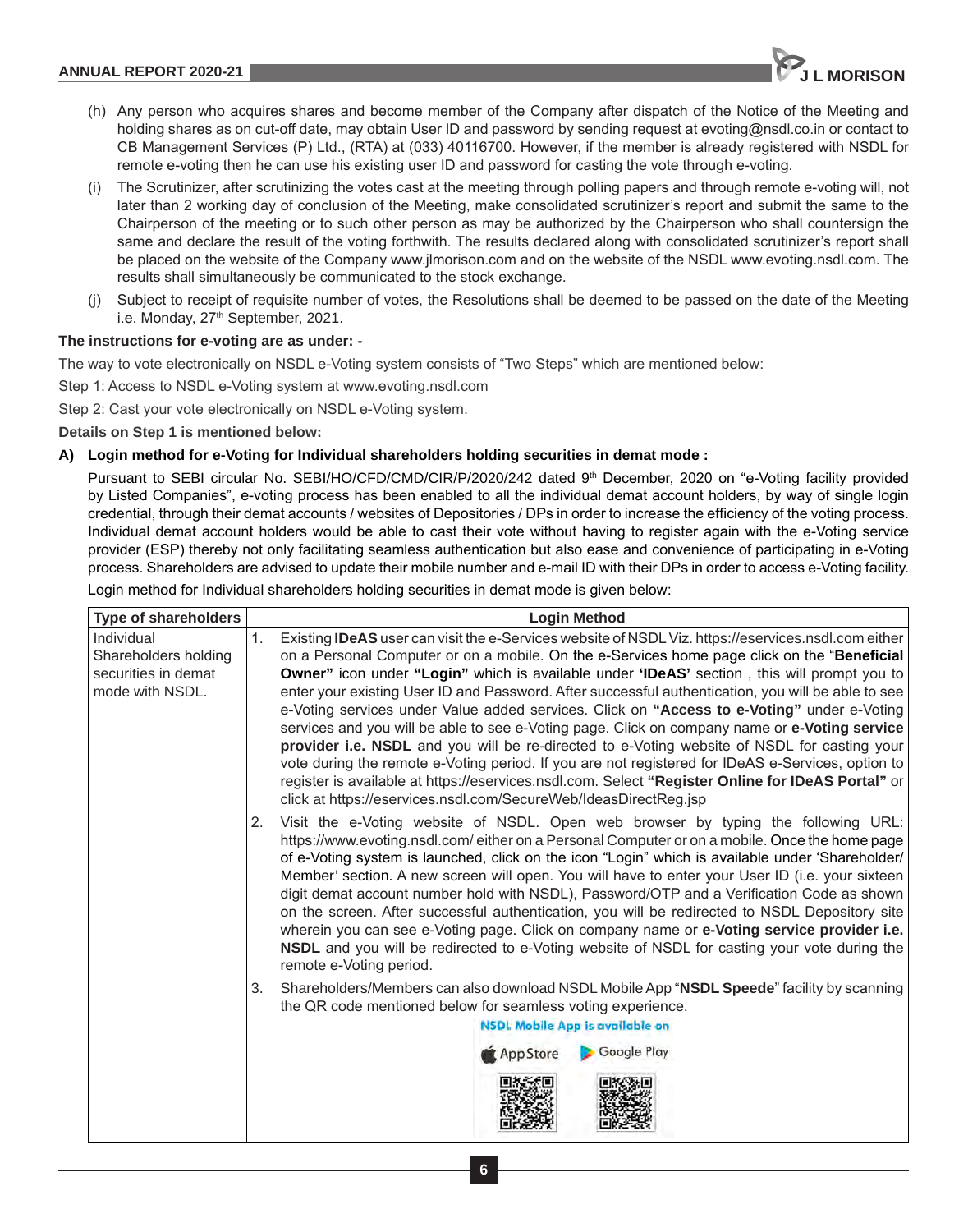| <b>Type of shareholders</b>                                                                                           | <b>Login Method</b>                                                                                                                                                                                                                                                                                                                                                                                                                                                                                                                                                  |
|-----------------------------------------------------------------------------------------------------------------------|----------------------------------------------------------------------------------------------------------------------------------------------------------------------------------------------------------------------------------------------------------------------------------------------------------------------------------------------------------------------------------------------------------------------------------------------------------------------------------------------------------------------------------------------------------------------|
| Individual<br>Shareholders holding<br>securities in demat<br>mode with CDSL                                           | 1.<br>Existing users who have opted for Easi / Easiest, they can login through their user id and<br>password. Option will be made available to reach e-Voting page without any further authentication.<br>The URL for users to login to Easi / Easiest are https://web.cdslindia.com/myeasi/home/login or<br>www.cdslindia.com and click on New System Myeasi.                                                                                                                                                                                                       |
|                                                                                                                       | 2. After successful login of Easi/Easiest the user will be also able to see the E Voting Menu. The<br>Menu will have links of e-Voting service provider i.e. NSDL. Click on NSDL to cast your vote.                                                                                                                                                                                                                                                                                                                                                                  |
|                                                                                                                       | 3.<br>If the user is not registered for Easi/Easiest, option to register is available at<br>https://web.cdslindia.com/myeasi/Registration/EasiRegistration                                                                                                                                                                                                                                                                                                                                                                                                           |
|                                                                                                                       | Alternatively, the user can directly access e-Voting page by providing demat Account Number and<br>4.<br>PAN No. from a link in www.cdslindia.com home page. The system will authenticate the user by<br>sending OTP on registered Mobile & Email as recorded in the demat Account. After successful<br>authentication, user will be provided links for the respective ESP i.e. <b>NSDL</b> where the e-Voting is<br>in progress.                                                                                                                                    |
| Individual<br>Shareholders (holding<br>securities in demat<br>mode) login through<br>their depository<br>participants | You can also login using the login credentials of your demat account through your Depository<br>Participant registered with NSDL/CDSL for e-Voting facility. Upon logging in, you will be able to see<br>e-Voting option. Click on e-Voting option, you will be redirected to NSDL/CDSL Depository site after<br>successful authentication, wherein you can see e-Voting feature. Click on company name or e-Voting<br>service provider i.e. NSDL and you will be redirected to e-Voting website of NSDL for casting your vote<br>during the remote e-Voting period. |

**Important note:** Members who are unable to retrieve User ID/ Password are advised to use Forget User ID and Forget Password option available at abovementioned website.

## **Helpdesk for Individual Shareholders holding securities in demat mode for any technical issues related to login through Depository i.e. NSDL and CDSL.**

| Login type           |  | <b>Helpdesk details</b> |                                                                                                                        |  |
|----------------------|--|-------------------------|------------------------------------------------------------------------------------------------------------------------|--|
|                      |  |                         | Individual Shareholders holding securities in Members facing any technical issue in login can contact NSDL helpdesk by |  |
| demat mode with NSDL |  |                         | sending a request at evoting@nsdl.co.in or call at toll free no.: 1800 1020                                            |  |
|                      |  | 990 and 1800 22 44 30   |                                                                                                                        |  |
|                      |  |                         | Individual Shareholders holding securities in Members facing any technical issue in login can contact CDSL helpdesk by |  |
| demat mode with CDSL |  |                         | sending a request at helpdesk.evoting@cdslindia.com or contact at 022-                                                 |  |
|                      |  |                         | 23058738 or 022-23058542-43                                                                                            |  |

**B) Login Method for e-Voting for shareholders other than Individual shareholders holding securities in demat mode and shareholders holding securities in physical mode.**

## **How to Log-in to NSDL e-Voting websit**e?

- 1. Visit the e-Voting website of NSDL. Open web browser by typing the following URL: https://www.evoting.nsdl.com/ either on a Personal Computer or on a mobile.
- 2. Once the home page of e-Voting system is launched, click on the icon "Login" which is available under 'Shareholder/Member' section.
- 3. A new screen will open. You will have to enter your User ID, your Password/OTP and a Verification Code as shown on the screen.

*Alternatively, if you are registered for NSDL eservices i.e. IDEAS, you can log-in at https://eservices.nsdl.com/ with your existing IDEAS login. Once you log-in to NSDL eservices after using your log-in credentials, click on e-Voting and you can proceed to Step 2 i.e. Cast your vote electronically.*

4. Your User ID details are given below :

|    | Manner of holding shares i.e. Demat Your User ID is:<br>(NSDL or CDSL) or Physical |                                                                                                                                                           |
|----|------------------------------------------------------------------------------------|-----------------------------------------------------------------------------------------------------------------------------------------------------------|
| a) |                                                                                    | For Members who hold shares in 8 Character DP ID followed by 8 Digit Client ID                                                                            |
|    | demat account with NSDL.                                                           | For example if your DP ID is IN300*** and Client ID is 12****** then your user ID is<br>IN300***12*******                                                 |
| b) | For Members who hold shares in 16 Digit Beneficiary ID                             |                                                                                                                                                           |
|    | demat account with CDSL.                                                           | For example if your Beneficiary ID is 12************** then your user ID is 12***************                                                             |
| C) | For Members holding shares in<br>Physical Form.                                    | EVEN Number followed by Folio Number registered with the company<br>For example if folio number is 001*** and EVEN is 101456 then user ID is 101456001*** |

**7**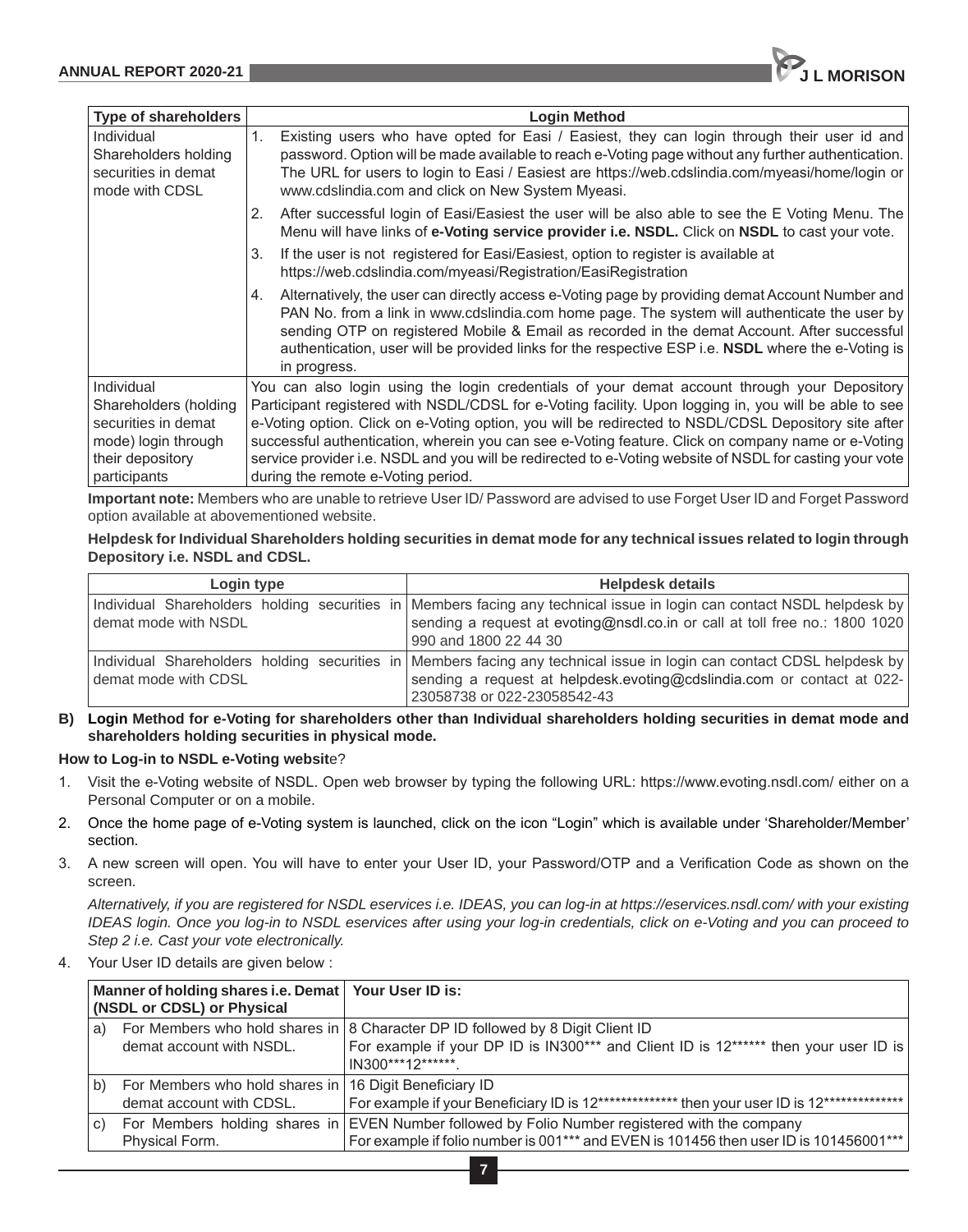

- 5. Password details for shareholders other than Individual shareholders are given below:
	- a) If you are already registered for e-Voting, then you can use your existing password to login and cast your vote.
	- b) If you are using NSDL e-Voting system for the first time, you will need to retrieve the 'initial password' which was communicated to you. Once you retrieve your 'initial password', you need to enter the 'initial password' and the system will force you to change your password.
	- c) How to retrieve your 'initial password'?
		- (i) If your email ID is registered in your demat account or with the company, your 'initial password' is communicated to you on your email ID. Trace the email sent to you from NSDL from your mailbox. Open the email and open the attachment i.e. a .pdf file. Open the .pdf file. The password to open the .pdf file is your 8 digit client ID for NSDL account, last 8 digits of client ID for CDSL account or folio number for shares held in physical form. The .pdf file contains your 'User ID' and your 'initial password'.
		- (ii) If your email ID is not registered, please follow steps mentioned below in **process for those shareholders whose email ids are not registered.**
- 6. If you are unable to retrieve or have not received the "Initial password" or have forgotten your password:
	- a) Click on "**Forgot User Details/Password**?"(If you are holding shares in your demat account with NSDL or CDSL) option available on www.evoting.nsdl.com.
	- b) "**Physical User Reset Password**?" (If you are holding shares in physical mode) option available on www.evoting.nsdl.com.
	- c) If you are still unable to get the password by aforesaid two options, you can send a request at evoting@nsdl.co.in mentioning your demat account number/folio number, your PAN, your name and your registered address etc.
	- d) Members can also use the OTP (One Time Password) based login for casting the votes on the e-Voting system of NSDL.
- 7. After entering your password, tick on Agree to "Terms and Conditions" by selecting on the check box.
- 8. Now, you will have to click on "Login" button.
- 9. After you click on the "Login" button, Home page of e-Voting will open.

## **Step 2: Cast your vote electronically on NSDL e-Voting system.**

### **How to cast your vote electronically on NSDL e-Voting system?**

- 1. After successful login at Step 1, you will be able to see all the companies "EVEN" in which you are holding shares and whose voting cycle is in active status.
- 2. Select "EVEN" of company for which you wish to cast your vote during the remote e-Voting period.
- 3. Now you are ready for e-Voting as the Voting page opens.
- 4. Cast your vote by selecting appropriate options i.e. assent or dissent, verify/modify the number of shares for which you wish to cast your vote and click on "Submit" and also "Confirm" when prompted.
- 5. Upon confirmation, the message "Vote cast successfully" will be displayed.
- 6. You can also take the printout of the votes cast by you by clicking on the print option on the confirmation page.
- 7. Once you confirm your vote on the resolution, you will not be allowed to modify your vote.

## **General Guidelines for shareholders**

- 1. Institutional shareholders (i.e. other than individuals, HUF, NRI etc.) are required to send scanned copy (PDF/JPG Format) of the relevant Board Resolution/ Authority letter etc. with attested specimen signature of the duly authorized signatory(ies) who are authorized to vote, to the Scrutinizer by e-mail to goenkamohan@gmail.com with a copy marked to evoting@nsdl.co.in.
- 2. It is strongly recommended not to share your password with any other person and take utmost care to keep your password confidential. Login to the e-voting website will be disabled upon five unsuccessful attempts to key in the correct password. In such an event, you will need to go through the "Forgot User Details/Password?" or "Physical User Reset Password?" option available on www.evoting.nsdl.com to reset the password.
- 3. In case of any queries, you may refer the Frequently Asked Questions (FAQs) for Shareholders and e-voting user manual for Shareholders available at the download section of www.evoting.nsdl.com or call on toll free no.: 1800 1020 990 and 1800 22 44 30 or send a request to Ms. Sarita Mote, Assistant Manager, NSDL, 4th Floor, 'A' Wing, Trade World, Kamala Mills Compound, Senapati Bapat Marg, Lower Parel, Mumbai 400 013. Email: evoting@nsdl.co.in.

## **Process for those shareholders whose email ids are not registered with the depositories/company for procuring user id and password and registration of e mail ids for e-voting for the resolutions set out in this notice:**

1. In case shares are held in physical mode, please provide Folio No., Name of shareholder, scanned copy of the share certificate (front and back), PAN (self attested scanned copy of PAN card), AADHAR (self attested scanned copy of Aadhar Card) by email to Company at investors@jlmorison.com.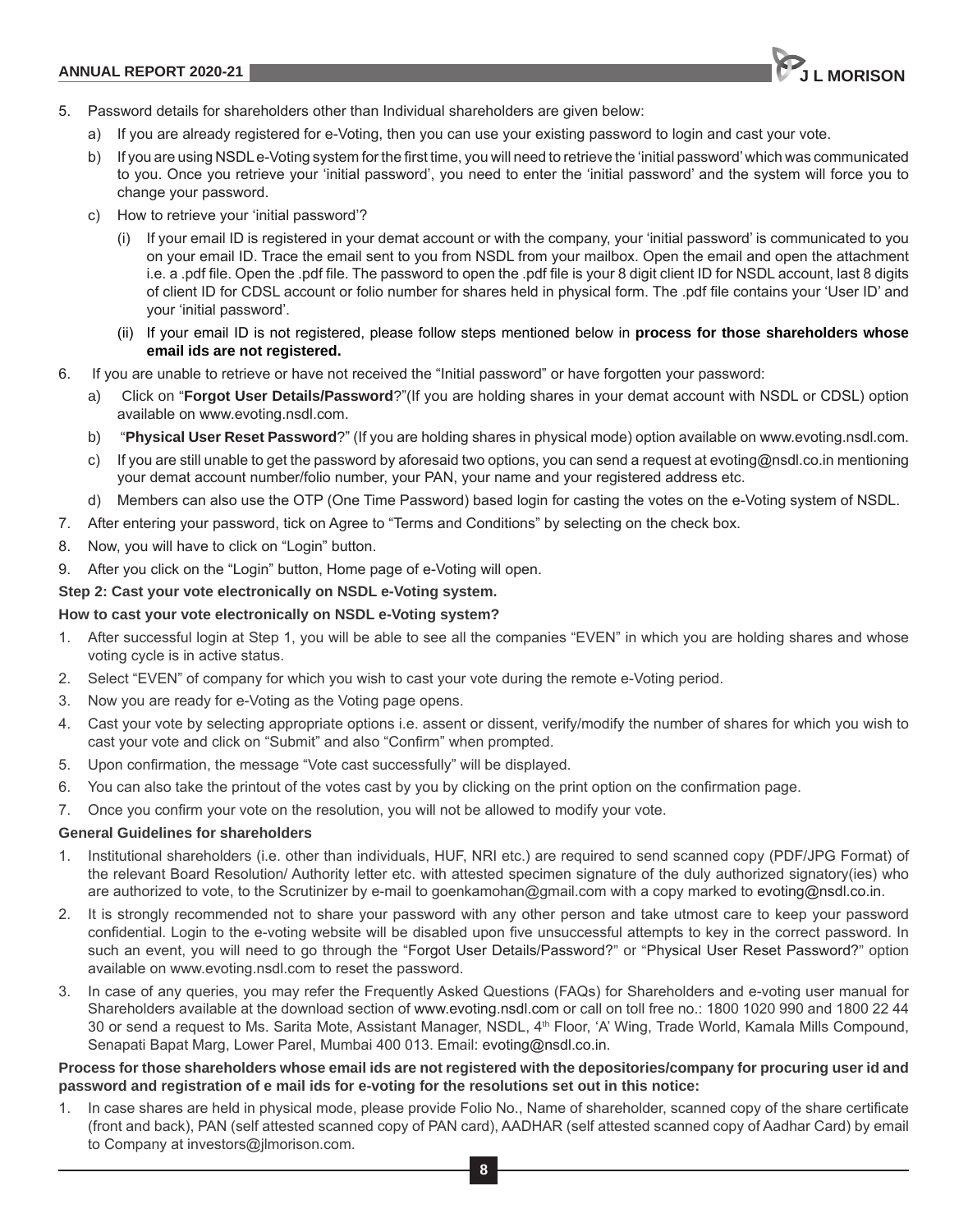## **ANNUAL REPORT 2020-21 J L MORISON**

- 2. In case shares are held in demat mode, please provide DPID-CLID (16 digit DPID + CLID or 16 digit beneficiary ID), Name, client master or copy of Consolidated Account statement, PAN (self attested scanned copy of PAN card), AADHAR (self attested scanned copy of Aadhar Card) to Company at investors@jlmorison.com. If you are an Individual shareholders holding securities in demat mode, you are requested to refer to the login method explained at step 1 (A) i.e. Login method for e-Voting for Individual shareholders holding securities in demat mode.
- 3. Alternatively shareholder/members may send a request to evoting@nsdl.co.in for procuring user id and password for e-voting by providing above mentioned documents.

#### **EXPLANATORY STATEMENT PURSUANT TO SECTION 102 OF THE COMPANIES ACT, 2013**

#### **Item No. 4**

The Members of the Company at the  $82^{nd}$  Annual General Meeting held on  $25^{th}$  September, 2017 had approved the appointment of Mr. Lalit Kumar Bararia, as an Independent Director of the Company, to hold office for a period of five consecutive years i.e. upto 31<sup>st</sup> January, 2022.

According to provisions of Section 149(10) read with Schedule IV of the Companies Act, 2013 ("Act") and Regulation 25 of the SEBI (Listing Obligations and Disclosure Requirements) Regulations, 2015 ("Listing Regulations"), an Independent Director shall hold office on the Board of a company for a period of upto five consecutive years, however he shall be eligible for re-appointment by passing a special resolution by the members of the Company for second term of upto five consecutive years.

Pursuant to the aforesaid provisions of the Act and in view of professional qualification, long, rich experience, continued valuable guidance to the management, strong Board performance of Mr. Lalit Kumar Bararia, it is proposed to re-appoint him for a second term of five consecutive years commencing from 1<sup>st</sup> February, 2022 to 31<sup>st</sup> January, 2027 as a Non-Executive Independent Director of the Company, not liable to retire by rotation.

In line with the provisions of Section 160(1) of the Companies Act, 2013, the Company has received a notice in writing from one of the Member of the Company signifying his intention for the candidature of Mr. Lalit Kumar Bararia as a Non-Executive Independent Director of the Company for a second term of five consecutive years.

Mr. Lalit Kumar Bararia has given the requisite confirmations, consent and declarations as required under the Act and Listing Regulations, including declaration pursuant to Section 149(7) of the Act, to the effect that he meets the criteria of independence as provided in Section 149(6) of the Act and Regulation 25(8) of the Listing Regulations. In the opinion of the Board, Mr. Lalit Kumar Bararia fulfills the conditions specified in the Act (including Rules made thereunder) and Listing Regulations and he is independent of the Management, and he has not been debarred or disqualified from being appointed or continuing as director of Companies by the SEBI/ Ministry of Corporate Affairs or any such statutory authority as specified under Schedule V to the Listing Regulations.

Copy of draft letter for re-appointment of Mr. Lalit Kumar Bararia as Non-Executive Independent Director setting out the terms and conditions would be available for inspection without any fee by members at the Registered Office of the Company during normal business hours (09:00 a.m. to 05:00 p.m.) on any working day, excluding Saturday, upto the date of the 86<sup>th</sup> AGM of the Company.

The Nomination and Remuneration Committee and the Board of Directors of the Company considers that the continued association of Mr. Lalit Kumar Bararia would be of immense benefit to the Company, and it is desirable to continue to avail his services as a Non-Executive Independent Director of the Company. Accordingly, the Board recommends passing of the resolution as set out at Item No. 4 of the Notice as a Special Resolution.

Brief resume of Mr. Lalit Kumar Bararia as stipulated under the Regulations 26(4) and 36(3) of Listing Regulations, and Secretarial Standard – 2 on General Meetings is given in the annexure to the Notice. Mr. Lalit Kumar Bararia does not hold any shares in the Company.

Except Mr. Lalit Kumar Bararia, being an appointee, none of the other Directors or Key Managerial Personnel of the Company or their relatives are concerned or interested, financial or otherwise, in the resolution set out at Item No. 4 of the Notice.

### **Item No. 5**

Mr. Sohan Sarda was re-appointed as Whole Time Director (designated as Executive Director & CEO) of the Company for a period with effect from 1<sup>st</sup> February, 2020 to 31<sup>st</sup> March, 2023 under the provisions of Companies Act, 2013 and rules made thereunder. He is a member of the Institute of the Chartered Accountants of India and the Institute of Company Secretaries of India and has over 25 years of experience in the field of Management, Accounts, Taxation and Finance. He is associated with the Company since 2005. He does not hold any shares in the Company.

The Board of Directors at its meeting held on 11<sup>th</sup> June, 2021, on the recommendation of Nomination and Remuneration Committee and approval of the Audit Committee and taking into consideration Mr. Sohan Sarda's professional qualification as well as his significant contribution to the Company's growth and in planning and implementing the Company's business strategies, decided to revise his remuneration for remaining period of his tenure w.e.f. 1<sup>st</sup> April, 2021.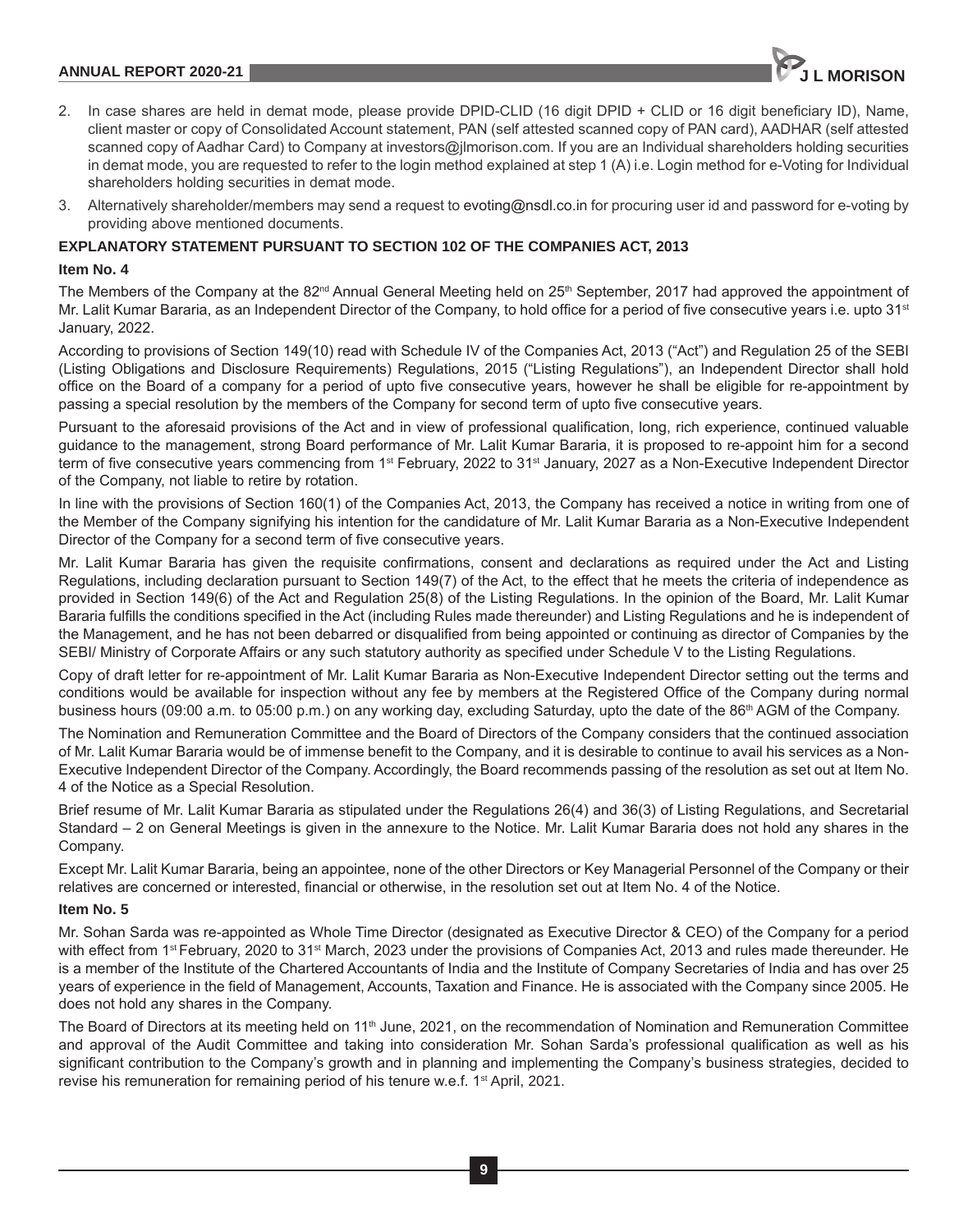

The details of revised remuneration payable to Mr. Sohan Sarda are as follows:

| Sr. No. | <b>Particulars</b>      | Revised remuneration w.e.f. 1 <sup>st</sup> April, 2021 for remaining period of his tenure                                                                                                                                                                                                                    |
|---------|-------------------------|---------------------------------------------------------------------------------------------------------------------------------------------------------------------------------------------------------------------------------------------------------------------------------------------------------------|
| 1.      | Salary                  | Rs. 3.20 Lakhs per month and other allowance of Rs. 2.16 Lakhs per month with an increase<br>which may be decided by the Board of Directors from time to time within the limits, as specified<br>in Schedule V to the Companies Act, 2013.                                                                    |
| 2.      | including gratuity      | Provident and other funds   As per rules of the Company's Scheme.                                                                                                                                                                                                                                             |
| 3.      | Medical                 | Reimbursement of medical expenses not exceeding Rs. 0.24 Lakhs per annum;<br>a.<br>Medical insurance premium for self, spouse and dependent children - upto Rs. 3.00<br>b.<br>Lakhs per person per annum;<br>Personal Accident insurance premium for him and family - upto Rs. 3.00 Lakhs per<br>C.<br>annum. |
| 4.      | Leave Travel Concession | As per rules of the Company, not exceeding Rs. 4.00 Lakhs per annum.                                                                                                                                                                                                                                          |
| 5.      | Motorcar with Driver    | Motor Car with Driver.                                                                                                                                                                                                                                                                                        |
| 6.      | Leave encashment*       | Encashment of leave accumulation as per the rules of the Company.                                                                                                                                                                                                                                             |

\*Mr. Sohan Sarda will be entitled to leave as per the rules of the Company.

The above remuneration is to be paid as minimum remuneration in the absence or inadequacy of profits, subject to the provisions of Schedule V of the Companies Act, 2013.

The Board considers the increase in remuneration of Mr. Sohan Sarda is commensurate to the industry standards and accordingly, recommends the special resolution as set out at Item No. 5 of the Notice for the approval of the shareholders of the Company.

Except, Mr. Sohan Sarda, none of the other Directors or Key Managerial Personnel of the Company or their relatives are concerned or interested, financially or otherwise, in the resolution set out at Item No. 5 of the Notice.

## **Additional information as required under Part II of Schedule V of the Companies Act, 2013 is given below:**

| ı.               | <b>General Information:</b>                                                                                                                                                                                                  |                                                                                                                                                                                                                                                                            |
|------------------|------------------------------------------------------------------------------------------------------------------------------------------------------------------------------------------------------------------------------|----------------------------------------------------------------------------------------------------------------------------------------------------------------------------------------------------------------------------------------------------------------------------|
| 1.               | Nature of Industry                                                                                                                                                                                                           | The Company is engaged in the business of manufacturing, marketing<br>and distribution of personal care, life style and FMCG products.                                                                                                                                     |
| 2.               | Date or expected date of commencement<br>of<br>commercial production                                                                                                                                                         | The Company is an existing Company and is in operation since 1934.                                                                                                                                                                                                         |
| 3.               | In case of new companies, expected date of $N.A$ .<br>commencement of activities as per project approved<br>by financial institutions appearing in the prospectus.                                                           |                                                                                                                                                                                                                                                                            |
| 4.               | Financial performance based on given indicators                                                                                                                                                                              | EPS: Rs. 36.74<br>Return on Net-worth: 2.97%                                                                                                                                                                                                                               |
| 5.               | Foreign Investment or Collaborations, if any.                                                                                                                                                                                | Nil                                                                                                                                                                                                                                                                        |
| Ш.               | Information about Mr. Sohan Sarda                                                                                                                                                                                            |                                                                                                                                                                                                                                                                            |
| $\mathbf 1$ .    | <b>Background details</b>                                                                                                                                                                                                    | Mr. Sohan Sarda is a member of the Institute of Chartered Accountants<br>of India and the Institute of Company Secretaries of India. He has<br>vast knowledge in the field of Management, Accounts, Taxation and<br>Finance. He is associated with the Company since 2005. |
| 2.               | <b>Past Remuneration</b>                                                                                                                                                                                                     | Rs. 60.47 Lakhs p.a.                                                                                                                                                                                                                                                       |
| 3.               | Recognition or awards                                                                                                                                                                                                        | Mr. Sohan Sarda is having good experience in the industry in which the<br>Company operates.                                                                                                                                                                                |
| $\overline{4}$ . | Job profile and his suitability                                                                                                                                                                                              | He is Executive Director & CEO of the Company. Taking into<br>consideration his expertise, he is best suited for the responsibilities<br>currently assigned to him by the Board of Directors.                                                                              |
| 5.               | Remuneration proposed                                                                                                                                                                                                        | Rs. 68.58 Lakhs p.a. (approx.)                                                                                                                                                                                                                                             |
|                  | Comparative remuneration profile with respect to<br>industry, size of the company, profile of the position<br>and person (in case of expatriates the relevant details<br>would be with respect to the country of his origin) | At par with the industry standards in which the Company operates.                                                                                                                                                                                                          |
| 7.               | the company, or relationship with the managerial Company and other managerial personnel.<br>personnel, if any                                                                                                                | Pecuniary relationship directly or indirectly with He does not have any pecuniary relationship directly or indirectly with                                                                                                                                                 |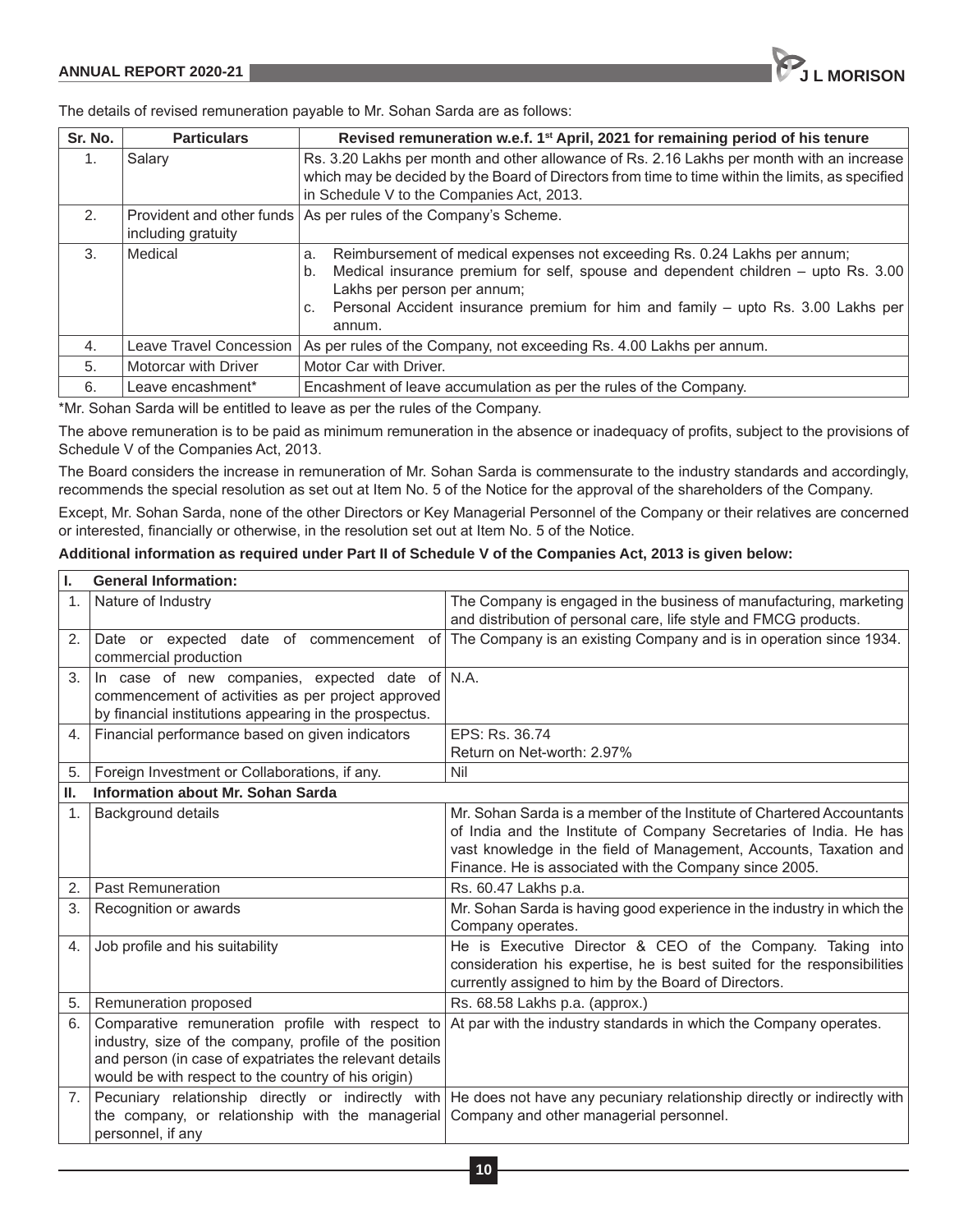| ' III. | <b>Other Information</b>              |                                                                                                                              |
|--------|---------------------------------------|------------------------------------------------------------------------------------------------------------------------------|
|        | Reasons of loss or inadequate profits | On account of increase in competition and stress on margins, the                                                             |
|        |                                       | Company could not achieve high levels of profits.                                                                            |
|        |                                       | Steps taken or proposed to be taken for improvement The Company is trying to increase the turnover to increase profitability |

| [3.] Expected increase in productivity and profits in The Company hopes to increase the revenue and profits by improved<br>margins in future.<br>measurable terms |  |
|-------------------------------------------------------------------------------------------------------------------------------------------------------------------|--|
|                                                                                                                                                                   |  |

## **Item No. 6**

The Company has been, from time to time, purchasing goods from Rasoi Ltd. pursuant to the approval granted by the Members of the Company vide a Special Resolution passed at the 80<sup>th</sup> Annual General Meeting held on 11<sup>th</sup> September, 2015. Rasoi Ltd. is a related party of the Company in terms of provisions of Section 2(76) of the Companies Act, 2013 ('Act') and Regulation 2(zb) of the SEBI (Listing Obligations and Disclosure Requirements) Regulations, 2015 ('Listing Regulations').

Pursuant to the provisions of Section 188 of the Act read with Companies (Meetings of Board and its Powers) Rules, 2014, approval of the Members of the Company would be required in respect of all the transactions pertaining to sale, purchase or supply of any goods or materials, leasing of property of any kind, availing or rendering of any services to be entered between the Company and its related party which is amounting to ten percent or more of the turnover of the Company (as per its audited financial statement of the preceding financial year). Further, Regulation 23 of the Listing Regulations also mandates a listed company to obtain the approval from the Members of the Company for entering into material transactions with its related party viz., the transaction which individually or taken together with previous transactions during a financial year, exceeds ten percent of the annual consolidated turnover of the listed company as per its last audited financial statements.

The Company envisages that it may enter into multiple contract(s) /transaction(s)/arrangements with Rasoi Ltd., for purchasing/selling goods or materials, giving or taking properties on lease and availing or rendering various services as per business requirements and as considered beneficial to Company's interest, and such contract(s) /transaction(s)/arrangements with Rasoi Ltd. whether individually and/or in aggregate during a financial year may exceed the threshold limits as stipulated under the said Act and the Listing Regulations.

Accordingly, pursuant to the provisions of Section 188 of the Act read with Companies (Meetings of Board and its Powers) Rules, 2014 and Regulation 23 of the Listing Regulations, approval of the members of the Company is sought for entering into contract(s)/ arrangement (s)/ transaction(s) with Rasoi Ltd., for a period of 10 years with effect from 1<sup>st</sup> October, 2021 to 30<sup>th</sup> September, 2031, upto a total amount of Rs. 40,00,00,000/- (Rupees Forty Crore only) per financial year.

The details, as required under Rule 15 of the Companies (Meetings of Board and its Powers) Rules, 2014, are as follows:

| Sr. No. | <b>Particulars</b>                                                                                       | <b>Details</b>                                                                                                                                                                                                                                                                                                                                                                                                                                                                                                                                                                                |  |
|---------|----------------------------------------------------------------------------------------------------------|-----------------------------------------------------------------------------------------------------------------------------------------------------------------------------------------------------------------------------------------------------------------------------------------------------------------------------------------------------------------------------------------------------------------------------------------------------------------------------------------------------------------------------------------------------------------------------------------------|--|
| 1.      | Name of the Related Party                                                                                | Rasoi Limited                                                                                                                                                                                                                                                                                                                                                                                                                                                                                                                                                                                 |  |
| 2.      | Name of the Director or Key Managerial   Mr. Raghu Nandan Mody<br>Personnel (KMP) who is related, if any |                                                                                                                                                                                                                                                                                                                                                                                                                                                                                                                                                                                               |  |
| 3.      | Nature of Relationship                                                                                   | Mr. Raghu Nandan Mody is a director and along with his relative holds more<br>than 2% of its paid-up share capital in the Rasoi Ltd.                                                                                                                                                                                                                                                                                                                                                                                                                                                          |  |
| 4.      | Nature/Material<br>Particulars/<br>Term/<br>Contract<br>Value<br>Monetarv<br>οf<br>or l<br>arrangement   | Approval of the Members is being sought for various Contract(s)/ arrangement(s)/<br>transaction(s) entered or to be entered with Rasoi Limited for purchasing/selling<br>goods or materials, giving or taking properties on lease and availing or rendering<br>various services as per business requirements and as considered beneficial to<br>Company's interest for a period of 10 years years w.e.f. 1 <sup>st</sup> October, 2021 to<br>September, 2031 and for an aggregate amount not exceeding<br>30 <sup>th</sup><br>Rs. 40,00,00,000 (Rupees Forty crores only) per financial year. |  |

Pursuant to the provisions of Secretarial Standard – 2 issued by the Institute of Company Secretaries of India, the shareholding of the Promoters and Directors of the Company in Rasoi Ltd., is given hereinbelow:

| Sr.<br>No.     | <b>Name</b>                        | Category (in relation to<br>J.L. Morison (India) Limited) | Shareholding in Rasoi Ltd.<br>(in % of its paid-up share capital) |
|----------------|------------------------------------|-----------------------------------------------------------|-------------------------------------------------------------------|
|                | Pallawi Resources Limited          | Promoter                                                  | 14.60                                                             |
| $\overline{2}$ | Surdas Trading & Mfg. Co. Limited  | Promoter                                                  | 1.85                                                              |
| 3.             | Leaders Healthcare Limited         | Promoter                                                  | 10.19                                                             |
| $\mathbf{A}$   | Pallawi Trading & Mfg. Co. Limited | Promoter                                                  | 1.72                                                              |
| 5.             | Hindustan Composites Limited       | Promoter                                                  | 18.70                                                             |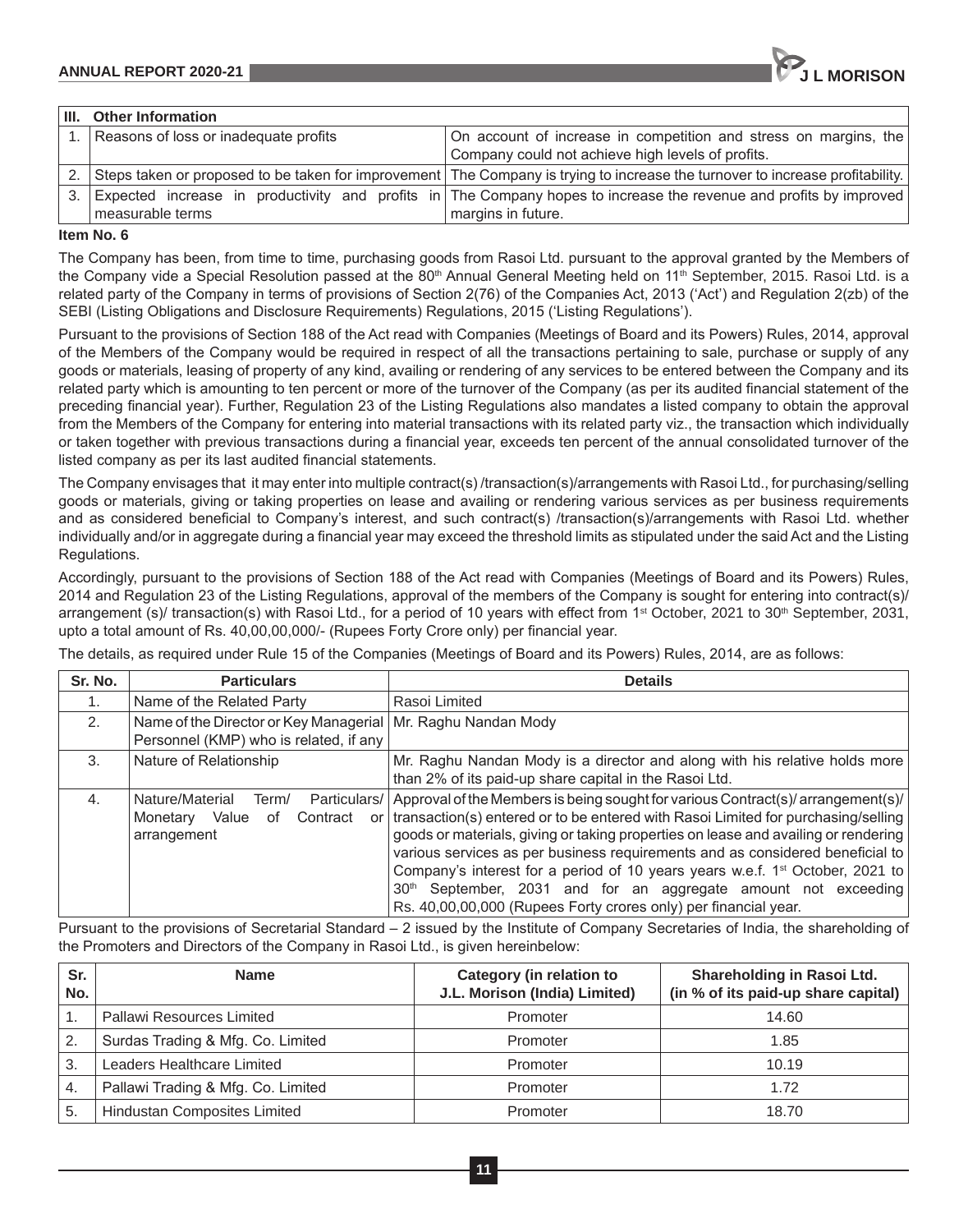| Sr.<br>No. | <b>Name</b>                            | <b>Category (in relation to</b><br>J.L. Morison (India) Limited) | Shareholding in Rasoi Ltd.<br>(in % of its paid-up share capital) |
|------------|----------------------------------------|------------------------------------------------------------------|-------------------------------------------------------------------|
| 6.         | Axon Trading & Mfg. Co. Limited        | Promoter                                                         | 1.60                                                              |
| 7.         | Lotus Udyog LLP                        | Promoter                                                         | 0.36                                                              |
| 8.         | <b>Goodpoint Advisory Services LLP</b> | Promoter                                                         | 5.60                                                              |
| 9.         | Noble Business Solutions Limited       | Promoter                                                         | 4.24                                                              |
| 10.        | Silver Trading and Services Limited    | Promoter                                                         | 4.17                                                              |
| 11.        | Mr. Raghu Nandan Mody                  | Promoter, Non-Executive Director                                 | 0.29                                                              |
| 12.        | Mr. Varunn Mody                        | Promoter                                                         | 4.54                                                              |
| 13.        | Mrs. Sakshi Mody                       | Promoter                                                         | 3.96                                                              |
| 14.        | Mrs. Shashi Mody                       | Member of Promoter Group                                         | 2.52                                                              |

Pursuant to the approval of the Audit Committee, the Board of Directors of the Company hereby recommends the Ordinary Resolution as set out at Item no. 6 of the Notice for approval by the Members.

Except, Mr. Raghu Nandan Mody, none of the other Directors or Key Managerial Personnel of the Company or their relatives are concerned or interested, financially or otherwise, in the resolution set out at Item No. 6 of the Notice.

# **Annexure - 1**

**INFORMATION OF DIRECTORS BEING PROPOSED TO BE APPOINTED / RE-APPOINTED OR WHOSE REMUNERATION IS PROPOSED TO BE REVISED AS PER REGULATIONS 26(4) AND 36(3) OF THE SEBI (LISTING OBLIGATIONS AND DISCLOSURE REQUIREMENTS) REGULATIONS, 2015 AND SECRETARIAL STANDARD-2 ON GENERAL MEETINGS IS GIVEN BELOW:**

| <b>Particulars</b>                                                                               | Mr. Raghu Nandan Mody<br>(DIN: 00053329)                                                                                                                                                                                                 | Mr. Lalit Kumar Bararia<br>(DIN:00204670)                                                                                                                          | Mr. Sohan Sarda<br>(DIN: 00129782)                                                                                            |
|--------------------------------------------------------------------------------------------------|------------------------------------------------------------------------------------------------------------------------------------------------------------------------------------------------------------------------------------------|--------------------------------------------------------------------------------------------------------------------------------------------------------------------|-------------------------------------------------------------------------------------------------------------------------------|
| Age                                                                                              | 82 years                                                                                                                                                                                                                                 | 66 years                                                                                                                                                           | 47 Years                                                                                                                      |
| Date of First Appointment on<br>the Board                                                        | 28th May, 1987                                                                                                                                                                                                                           | 1 <sup>st</sup> February, 2017                                                                                                                                     | 1st February, 2017                                                                                                            |
| Experience (including<br>expertise in specific functional<br>area)/Brief Resume                  | He has over 58 years of He has over 41 years<br>leading<br>experience<br>as<br>a<br>Industrialist with extensive and<br>varied experience in setting up<br>businesses in different kinds of<br>Industrial products.                      | experience in the field of experience in the<br>Accounts, Finance, Taxation,<br>and Consultancy                                                                    | of He has vast knowledge and<br>field of<br>Accounts, Taxation and Finance.<br>He is associated with Company<br>since 2005.   |
| Qualification                                                                                    | Graduate<br>Cambridge<br>from<br>University                                                                                                                                                                                              | Member of the Institute of<br>Chartered Accountants of India                                                                                                       | He is a member of the Institute of<br>Chartered Accountants of India<br>and the Institute of Company<br>Secretaries of India. |
| Shareholding in the Company<br>as on 31 <sup>st</sup> March, 2021                                | 250                                                                                                                                                                                                                                      | <b>NIL</b>                                                                                                                                                         | <b>NIL</b>                                                                                                                    |
| List of Directorship in other<br>entities as on 31 <sup>st</sup> March.<br>2021                  | <b>Hindustan Composites</b><br>1)<br>Limited<br>Rasoi Limited<br>2)<br>3)<br>Prabhukripa Overseas<br>Limited                                                                                                                             | Takahashi Agencies Pvt.<br>1)<br>Ltd.<br>Hindustan<br>Composites<br>2)<br>Limited                                                                                  | Compo Advics (India)<br>Private<br>Limited                                                                                    |
| Membership/Chairmanship of<br>Committees of other entities<br>as on 31 <sup>st</sup> March, 2021 | Member of<br>the<br>following<br>of <b>Hindustan</b>   the<br>Committees<br><b>Composites Limited -</b><br>Audit Committee, Stakeholders   Limited -<br>Relationship Committee and Audit<br>Corporate Social Responsibility<br>Committee | Member<br>Chairman<br>and<br>0f<br>following<br>Committees<br>of<br>Hindustan<br><b>Composites</b><br>Committee<br>and<br>Nomination and Remuneration<br>Committee | <b>NIL</b>                                                                                                                    |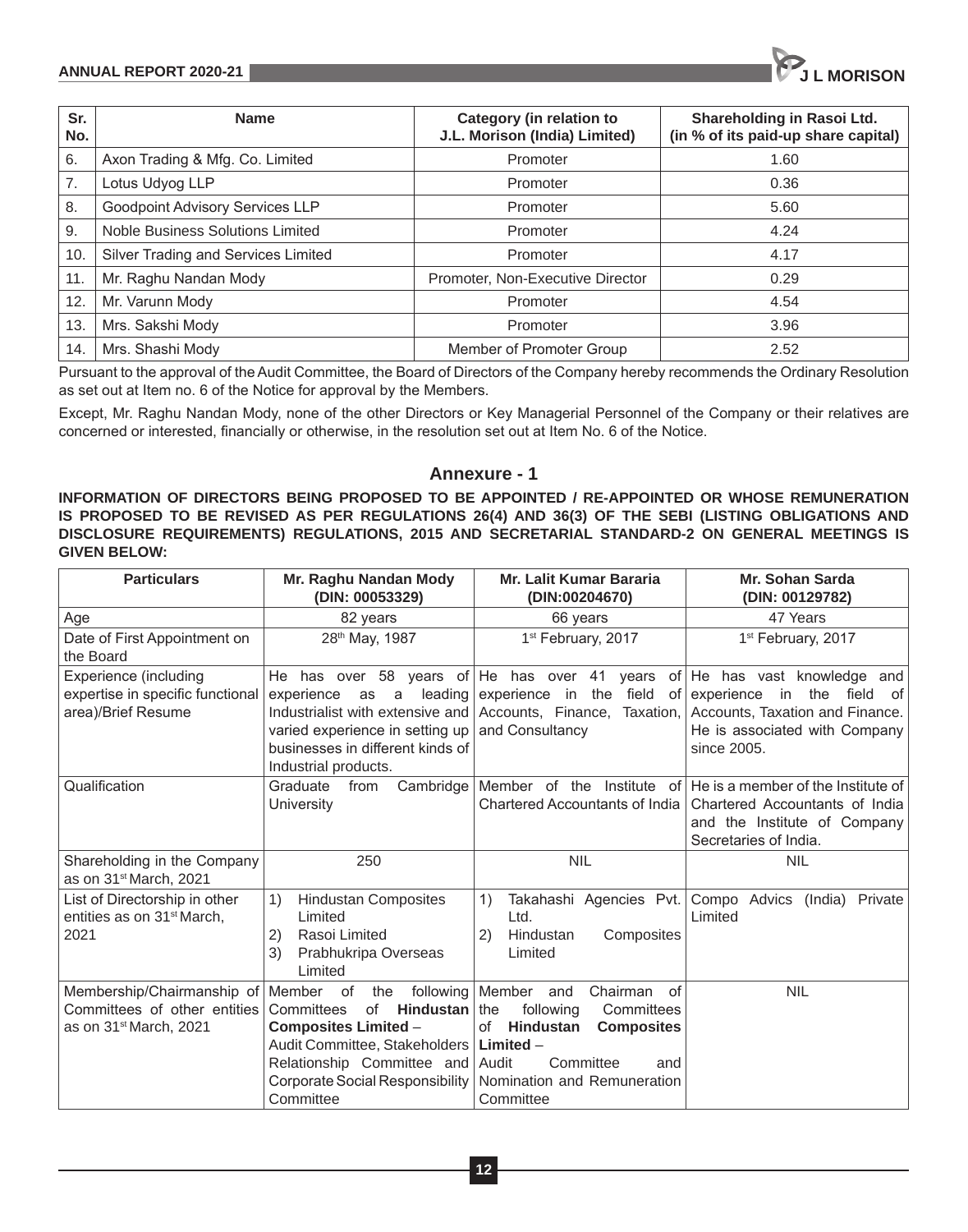| <b>Particulars</b>                                                                                                                            | Mr. Raghu Nandan Mody<br>(DIN: 00053329)                                                                                                                | <b>Mr. Lalit Kumar Bararia</b><br>(DIN:00204670)                                                                                                                                                                               | <b>Mr. Sohan Sarda</b><br>(DIN: 00129782)                                                                                                                |
|-----------------------------------------------------------------------------------------------------------------------------------------------|---------------------------------------------------------------------------------------------------------------------------------------------------------|--------------------------------------------------------------------------------------------------------------------------------------------------------------------------------------------------------------------------------|----------------------------------------------------------------------------------------------------------------------------------------------------------|
| Number of Board Meetings<br>attended during the financial<br>year ended 31 <sup>st</sup> March, 2021                                          | 2                                                                                                                                                       |                                                                                                                                                                                                                                | 5                                                                                                                                                        |
| Terms and Conditions of<br>appointment/re-appointment                                                                                         | In terms of Section $152(6)$ of<br>the Companies Act, 2013, Mr.<br>Raghu Nandan Mody is liable<br>to retire by rotation.                                | Mr. Lalit Kumar Bararia is Remuneration<br>a Non-Executive Independent Statement hereinabove.<br>Director of the Company for a<br>second term of 5 consecutive<br>years and shall not be liable to<br>retire by rotation.      | details<br>are<br>proposed to be re-appointed as provided in the Explanatory                                                                             |
| Remuneration<br>drawn<br>last<br>during the FY 2020-2021<br>(including<br>sitting<br>fees<br>- &<br>Commission)                               | <b>NIL</b>                                                                                                                                              | Sitting fees - Rs. 0.10 Lakhs                                                                                                                                                                                                  | Rs. 60.47 Lakhs                                                                                                                                          |
| Remuneration proposed to be<br>paid                                                                                                           | Mr. Raghu Nandan Mody has<br>opted to waive the payment of Board<br>sitting fees for attending Board<br>and Committee meetings.                         | Only sitting fees for attending<br>Committees<br>and<br>meetings are to be paid.                                                                                                                                               | Rs. 68.58 Lakhs p.a. (approx.)                                                                                                                           |
| Relationship<br>with<br>any<br>Director(s)/Key<br>Managerial<br>Personnel of the Company.                                                     | He is not related inter-se to any<br>Director(s) or Key Managerial<br>Personnel(s) as per provisions<br>of Section 2(77) of the<br>Companies Act, 2013. | He is not related inter-se to any<br>Director(s) or Key Managerial<br>Personnel(s) as per provisions<br>of Section 2(77) of the<br>Companies Act, 2013.                                                                        | He is not related inter- se to any<br>Director(s) or Key Managerial<br>Personnel(s) as per provisions of<br>Section 2(77) of the Companies<br>Act, 2013. |
| Summary<br>of Performance<br>Evaluation/Justification<br>for<br>choosing the appointees for<br>appointment as Independent<br><b>Directors</b> | Not applicable                                                                                                                                          | the<br>expertise<br>Considering<br>and experience of Mr. Lalit<br>Kumar Bararia, it is proposed<br>to reappoint him as Non-<br>Executive Independent Director<br>of the Company for another<br>term of five consecutive years. | Not applicable                                                                                                                                           |

**By Order of the Board of Directors For J. L. Morison (India) Limited**

**Registered Office:** Rasoi Court, 20, Sir R.N. Mukherjee Road, Kolkata – 700 001

Place: Mumbai **Sonal Naik** Date: 30<sup>th</sup> August, 2021 **Company Secretary & Compliance Officer** 

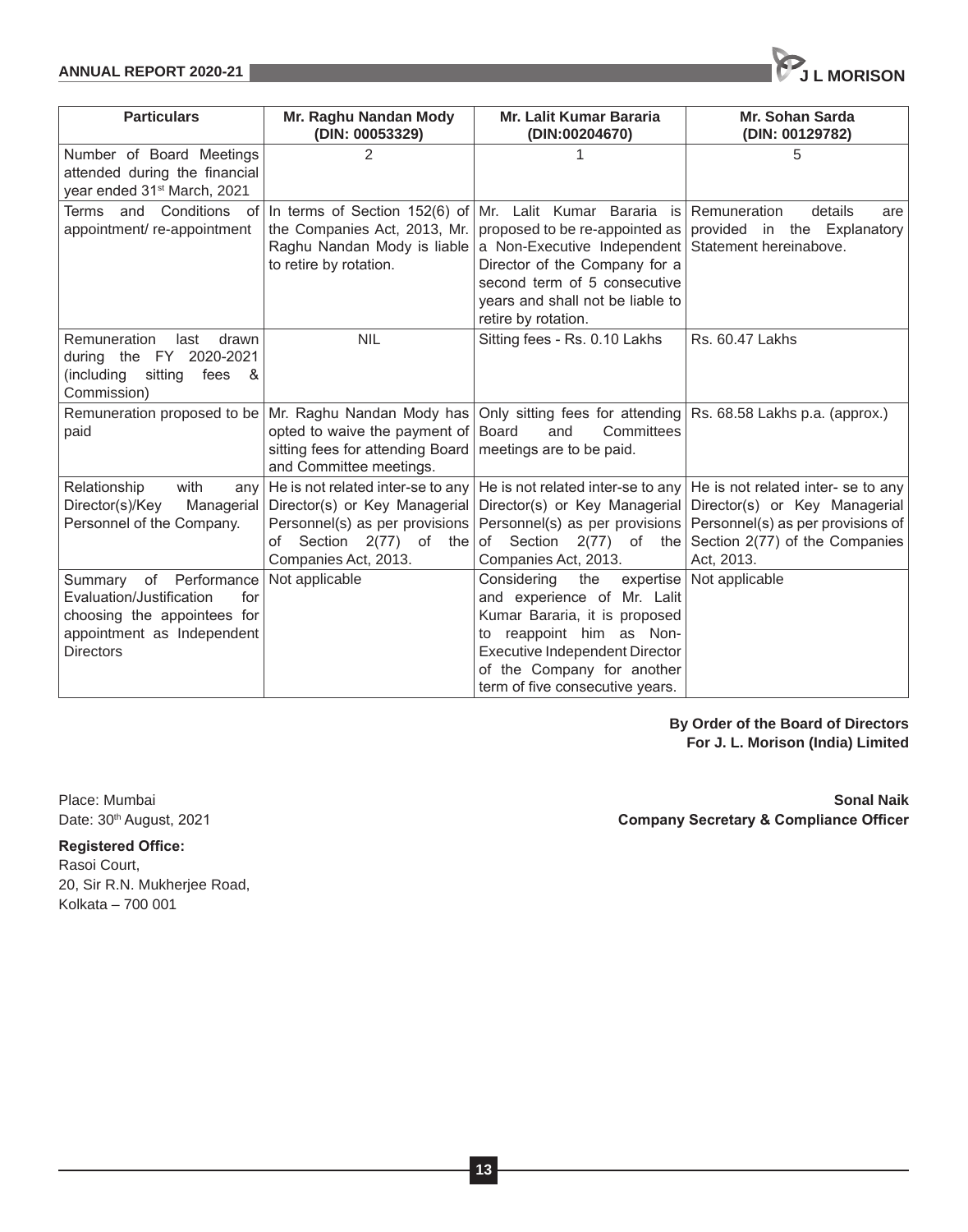

**93**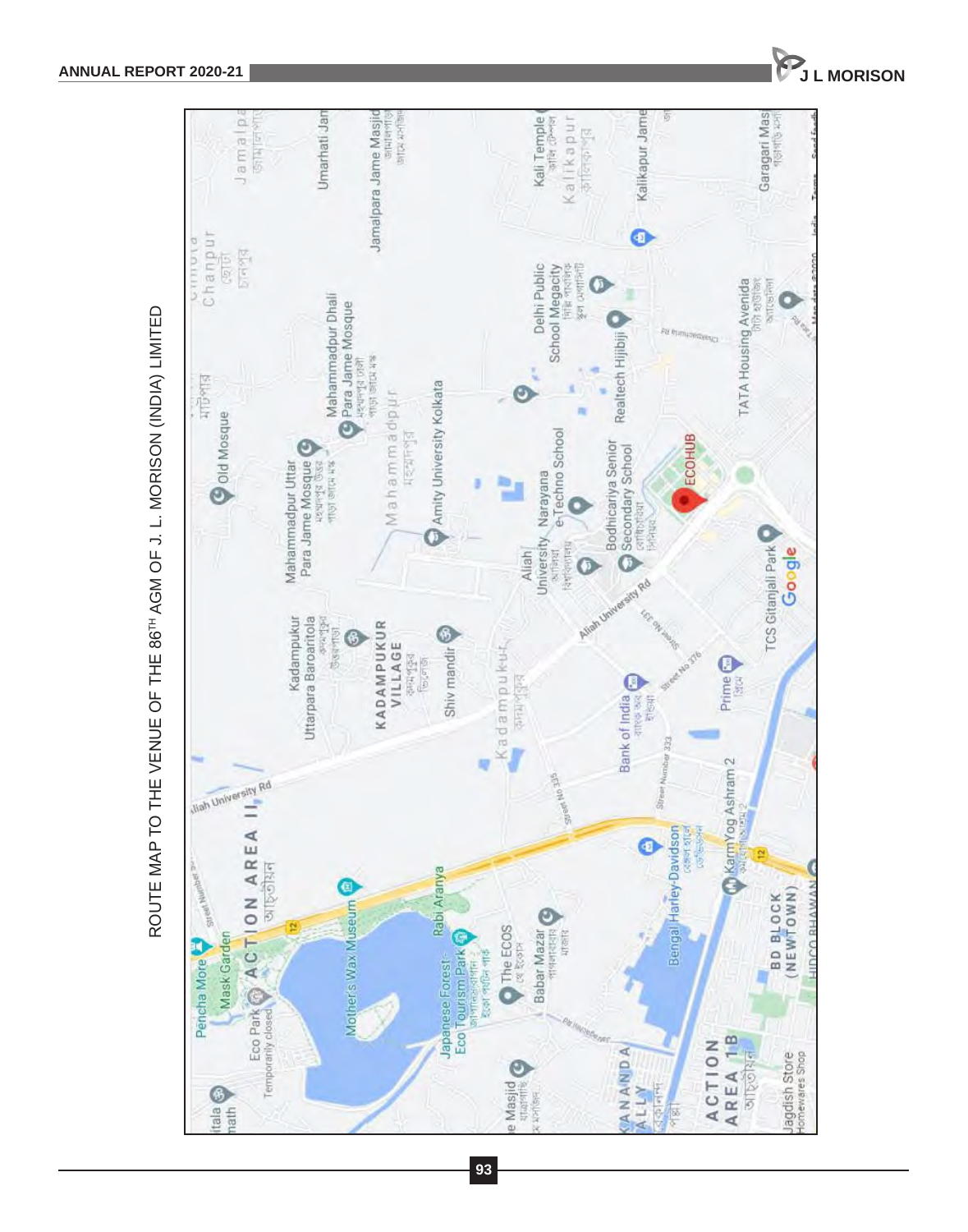

# **J. L. MORISON (INDIA) LIMITED**

CIN: L51109WB1934PLC088167

Registered Office: "Rasoi Court" 20, Sir, R.N. Mukherjee Road, Kolkatta- 700 001.

Tel No.: (033) 2248 0114/5, E-mail: investors@jlmorison.com, Website: www.jlmorison.com

**FORM MGT-11**

#### **PROXY FORM**

(Pursuant to Section 105(6) of the Companies Act, 2013 read with Rule 19(3) of the Companies (Management & Administration) Rules, 2014)

Name of the Member(s):

**Registered Address:** \_\_\_\_\_\_\_\_\_\_\_\_\_\_\_\_\_\_\_\_\_\_\_\_\_\_\_\_\_\_\_\_\_\_\_\_\_\_\_\_\_\_\_\_\_\_\_\_\_\_\_\_\_\_\_\_\_\_\_\_\_\_\_\_\_\_\_\_\_\_\_\_\_\_\_\_\_\_\_\_\_\_\_\_\_\_

|                         | _or failing him/her; |
|-------------------------|----------------------|
|                         |                      |
| Address: ______________ |                      |

Email Id:

 $\chi$ 

as my/our proxy to attend and vote (on a poll) for me/us and on/our behalf at the 86<sup>th</sup> Annual General Meeting of the Company to be held on Monday, 27<sup>th</sup> September, 2021 at 11.45 a.m. at Club Ecovista, Ecospace Business Park, Plot No. IIF/11, Action area II, Rajarhat, Newtown, Kolkata – 700160 and at any adjournment thereof in respect of such resolutions as are indicated below:

| Sr.<br>No.  | <b>Particulars</b>                                                                                                                                                                                                                                    | Vote (Optional see note. 2)<br>Please mention no. of shares |                           |
|-------------|-------------------------------------------------------------------------------------------------------------------------------------------------------------------------------------------------------------------------------------------------------|-------------------------------------------------------------|---------------------------|
|             |                                                                                                                                                                                                                                                       | For                                                         | Against                   |
|             | <b>Ordinary Business:</b>                                                                                                                                                                                                                             |                                                             |                           |
| $1_{\cdot}$ | Ordinary Resolution to receive, consider and adopt the Audited Financial Statements of<br>the Company for the financial year ended $31^{st}$ March, 2021 together with the reports of the<br>Board of Directors' and Auditors' thereon                |                                                             |                           |
| 2.          | Ordinary Resolution for declaration of dividend on equity shares for the financial year ended<br>on 31 <sup>st</sup> March, 2021.                                                                                                                     |                                                             |                           |
| 3.          | Ordinary Resolution for appointment of a Director in place of Mr. Raghu Nandan Mody (DIN:<br>00053329), who retires by rotation and being eligible, offers himself for re-appointment.                                                                |                                                             |                           |
|             | <b>Special Business:</b>                                                                                                                                                                                                                              |                                                             |                           |
| 4.          | Special Resolution for re-appointment of Mr. Lalit Kumar Bararia (DIN: 00204670) as an<br>Independent Director of the Company for the second term of five consecutive years from<br>1 <sup>st</sup> February, 2022 to 31 <sup>st</sup> January, 2027. |                                                             |                           |
| 5.          | Special Resolution for revision in remuneration payable to Mr. Sohan Sarda (DIN: 00129782)<br>Whole-time Director (designated as Executive Director & CEO) of the Company.                                                                            |                                                             |                           |
| 6.          | Ordinary Resolution for Related Party Transactions with Rasoi Limited                                                                                                                                                                                 |                                                             |                           |
|             | 2021                                                                                                                                                                                                                                                  |                                                             | Affix<br>Revenue<br>Stamp |

Signature of the first Proxy holder Signature of the second Proxy holder Signature of the third Proxy holder Signature of Shareholder

**Note:** 

**1. This form of proxy in order to be effective should be duly completed and deposited at the Registered Office of the Company, not less than 48 hours before the commencement of the Meeting.**

**96 2. It is optional to indicate your preference. If you leave the for, against or abstain column blank against any or all resolutions, your proxy will be entitled to vote in the manner as he/she may deem appropriate.**